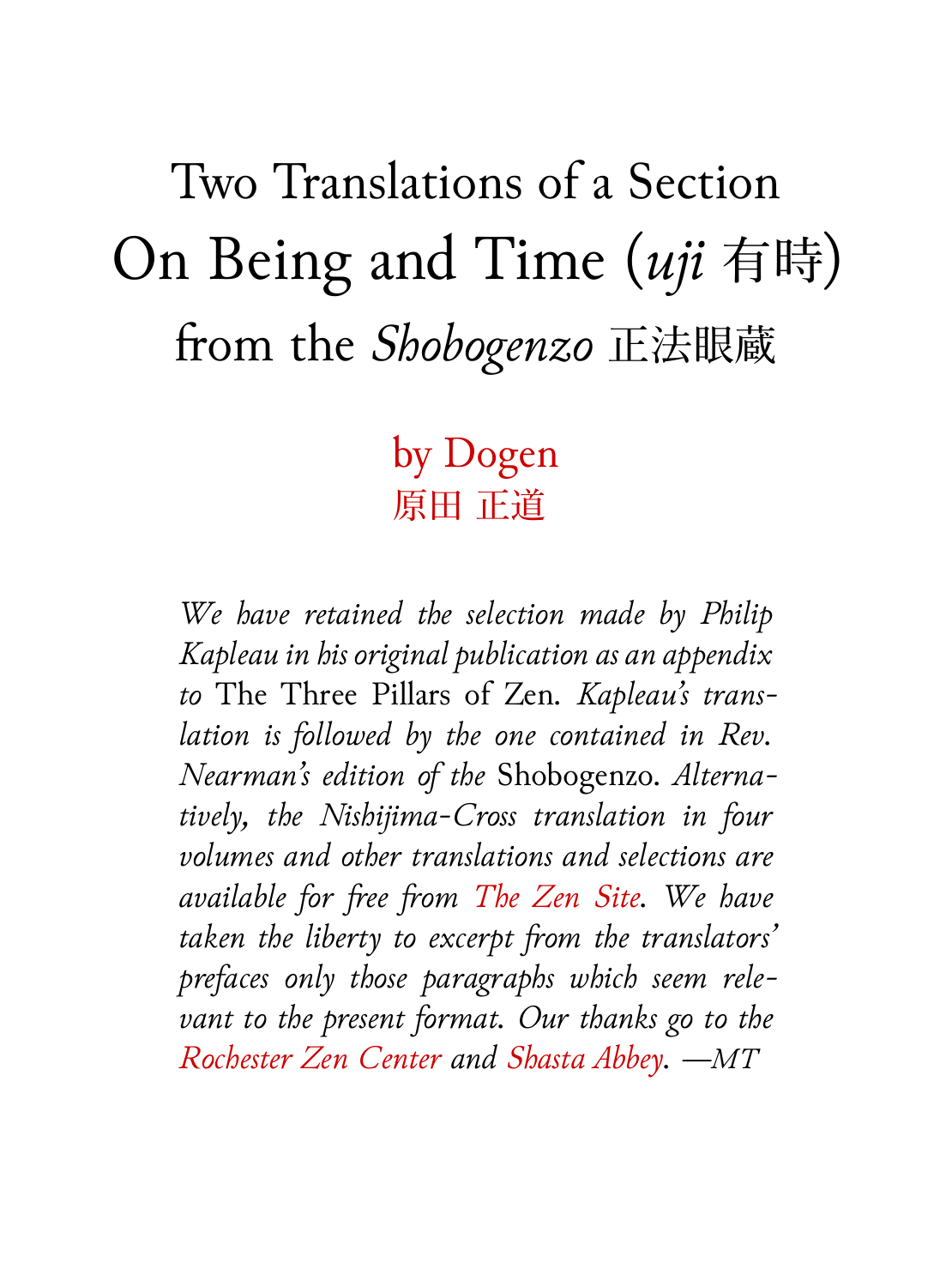### **Introduction by Philip Kapleau**

Dogen Kigen lived from 1200 to 1253 and was probably the most brilliant mind Japanese Buddhism has produced. Though Dogen is credited with bringing the teachings of the Soto sect from China to Japan, it seems clear that he never intended to establish a Soto sect as such but rather to foster an integral Zen based on the highest teachings and practices of Shakyamuni Buddha. Actually he discouraged all sectarian classifications, whether of Soto, Rinzai, or Obaku, or the broader categories of Hinayana and Mahayana.

It is misleading to describe Dogen, as some have done, as "a subtle dialectician," as though he were a philosopher rather than a Zen master. A highminded teacher who deeply lived what he taught, Dogen sought to emancipate men from the fetters of greed, anger, and delusion by teaching them how to live a truly meaningful life based on the Way of the Buddha, and not to formulate a system of speculative thought.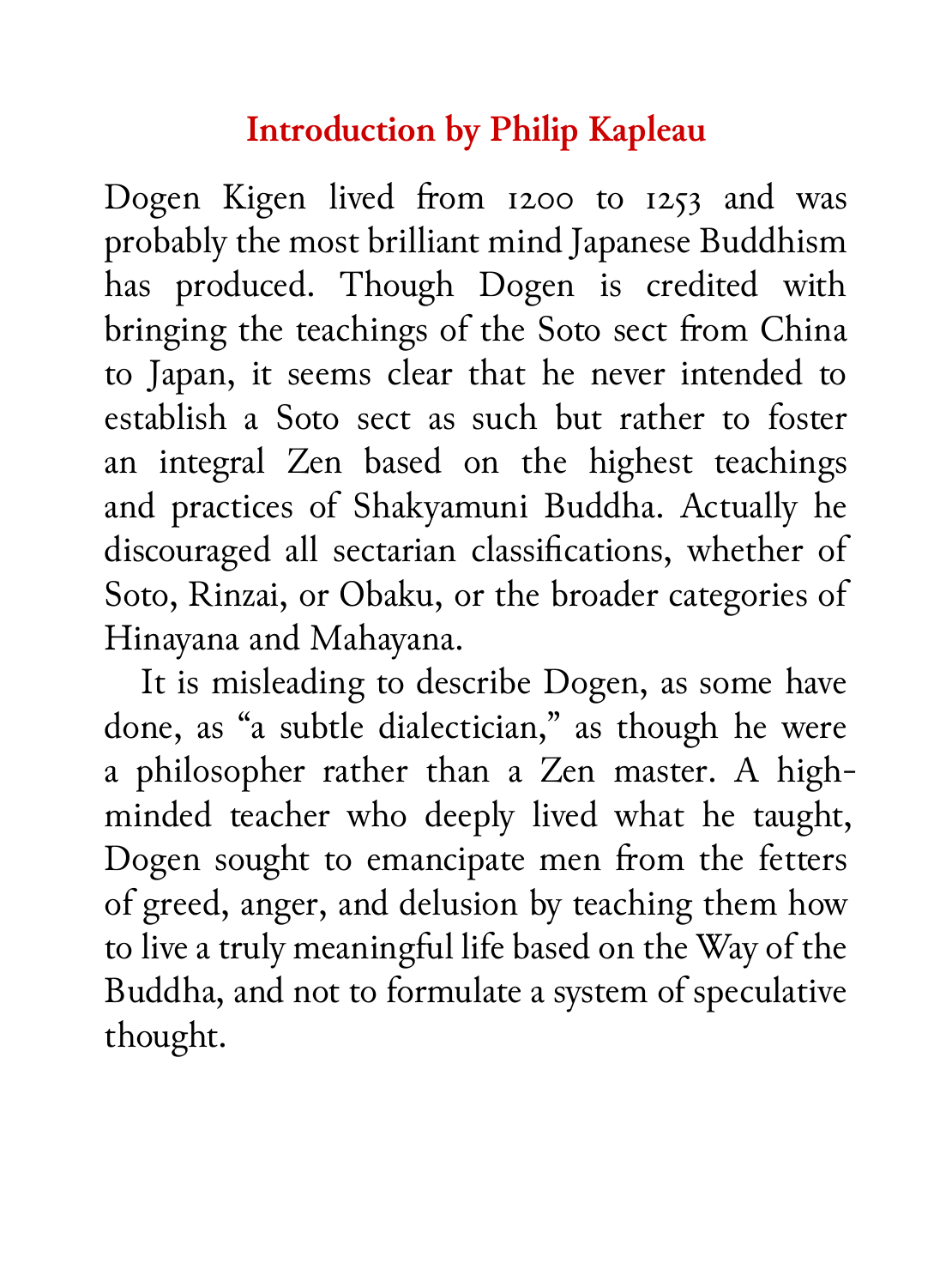The *Shobogenzo* (正法眼蔵, lit. "Treasury of the True Dharma Eye"), consisting of ninety-five sections, was written over a period of some twenty-five years and completed shortly before Dogen's death. In it Dogen deals with matters as simple and down to earth as the precise manner of performing toilet functions in monastery life, and as highly metaphysical as the relation of time and being to practiceenlightenment. Dogen's whole mode of expression is unique and can undoubtedly be ascribed to the quality of his enlightenment, believed by many to be one of the most penetrating in Japanese Buddhism, as well as to his naturally brilliant, highly creative mind. In informed Zen circles it is said that the abstruse sections of the *Shobogenzo* are the Mount Everest of Japanese Buddhism, and that he who would climb to that pinnacle must have the opened eye of full enlightenment and the climber's sureness of footing gained only with years of training.

To give the reader some idea of the style and dimension of Dogen's *Shobogenzo*, we present here a brief extract from Section 11, entitled "Being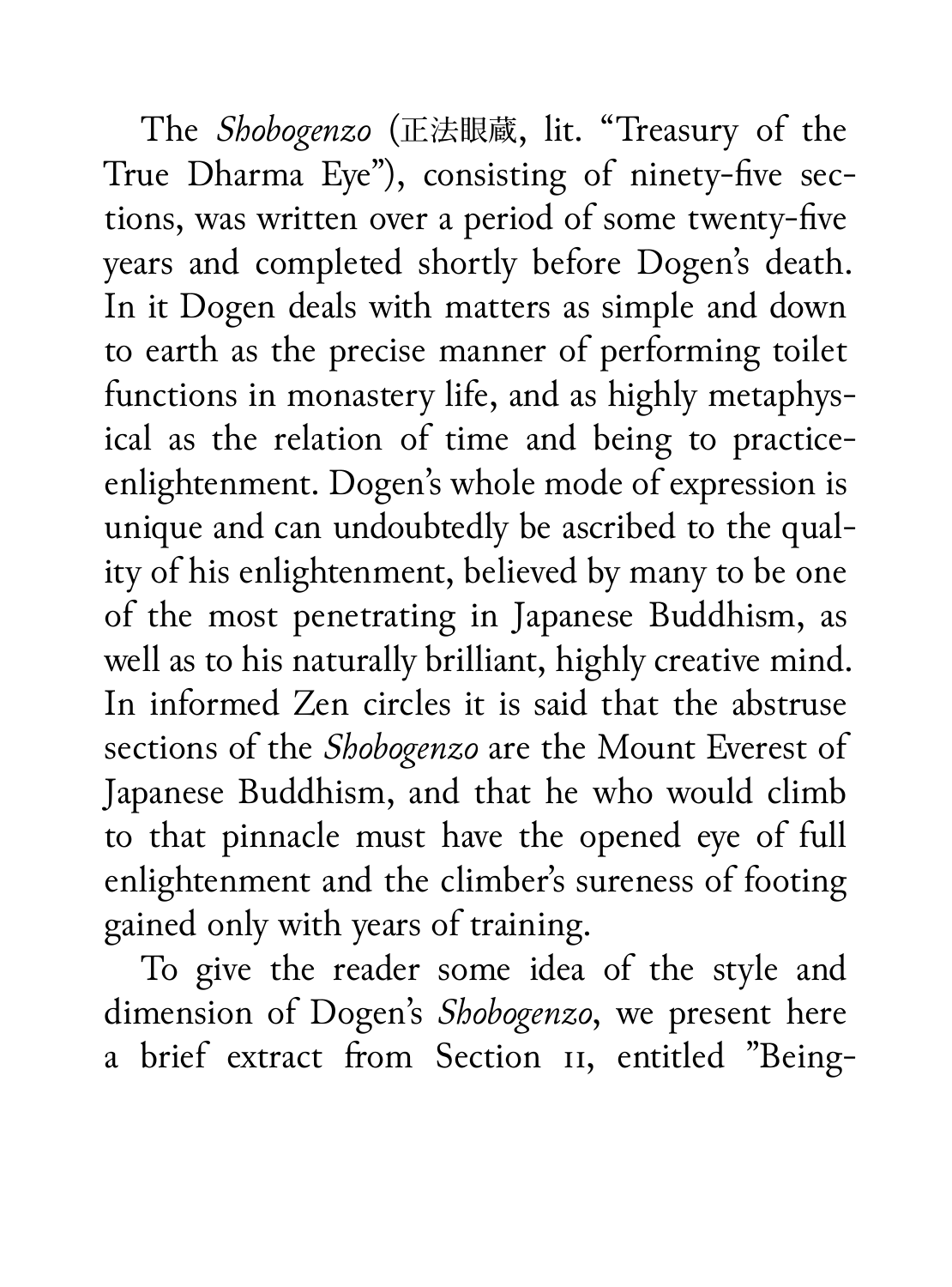Time," perhaps the most abstruse section of the book. We believe that this translated portion, which consists of approximately one-third of the section, is peculiarly relevant for students of Zen living in the science-oriented twentieth century, revealing as it does in a unique way the meaning of time and the universe. More than this, it makes clear that Dogen's insights as to time and being, realized by him introspectively in the thirteenth century through zazen, and the views of certain contemporary microand macro-physicists on time and space, arrived at by them through the principles and methods of science, parallel each other to a remarkable degree. The difference, however, and a deeply significant one, is in the effect these insights had upon these men. Dogen's realization, being a Self-discovery, liberated him from the basic anxieties of human existence, bringing him inner freedom and peace and deep moral certainty. But, as far as can be seen at this time, no such inner evolution has followed in the wake of these scientific discoveries.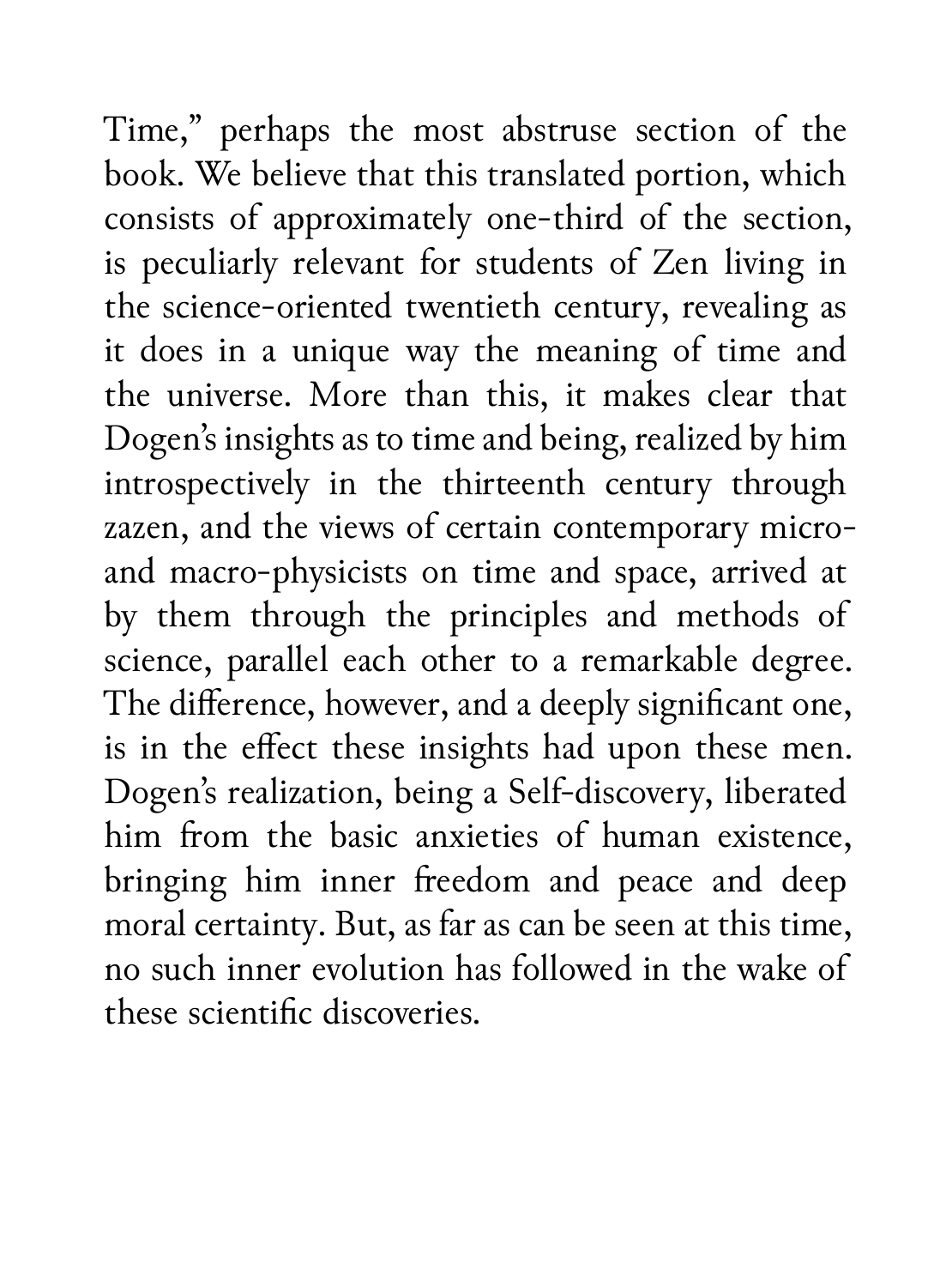A word of caution. These passages ought not to be read as abstract metaphysic. Dogen is not speculating about the character of time and being, but is speaking out of his deepest experience of that reality. Always his overriding concern is with practice and enlightenment, with leading his readers to the realization of the truth of themselves and the universe. This is clearly stated in his *Fukan Zazengi* (General Recommendations for Zazen), where he admonishes: "You must cease concerning yourself with the dialectics of Buddhism and instead learn how to look into your own mind in seclusion."

## **Dogen on "Being-Time"**

"An ancient Zen master said:

Being-time stands on the topmost peak and in the utmost depths of the sea, being-time is three heads and eight elbows, being-time is a height of sixteen or eighteen feet, being-time is a monk's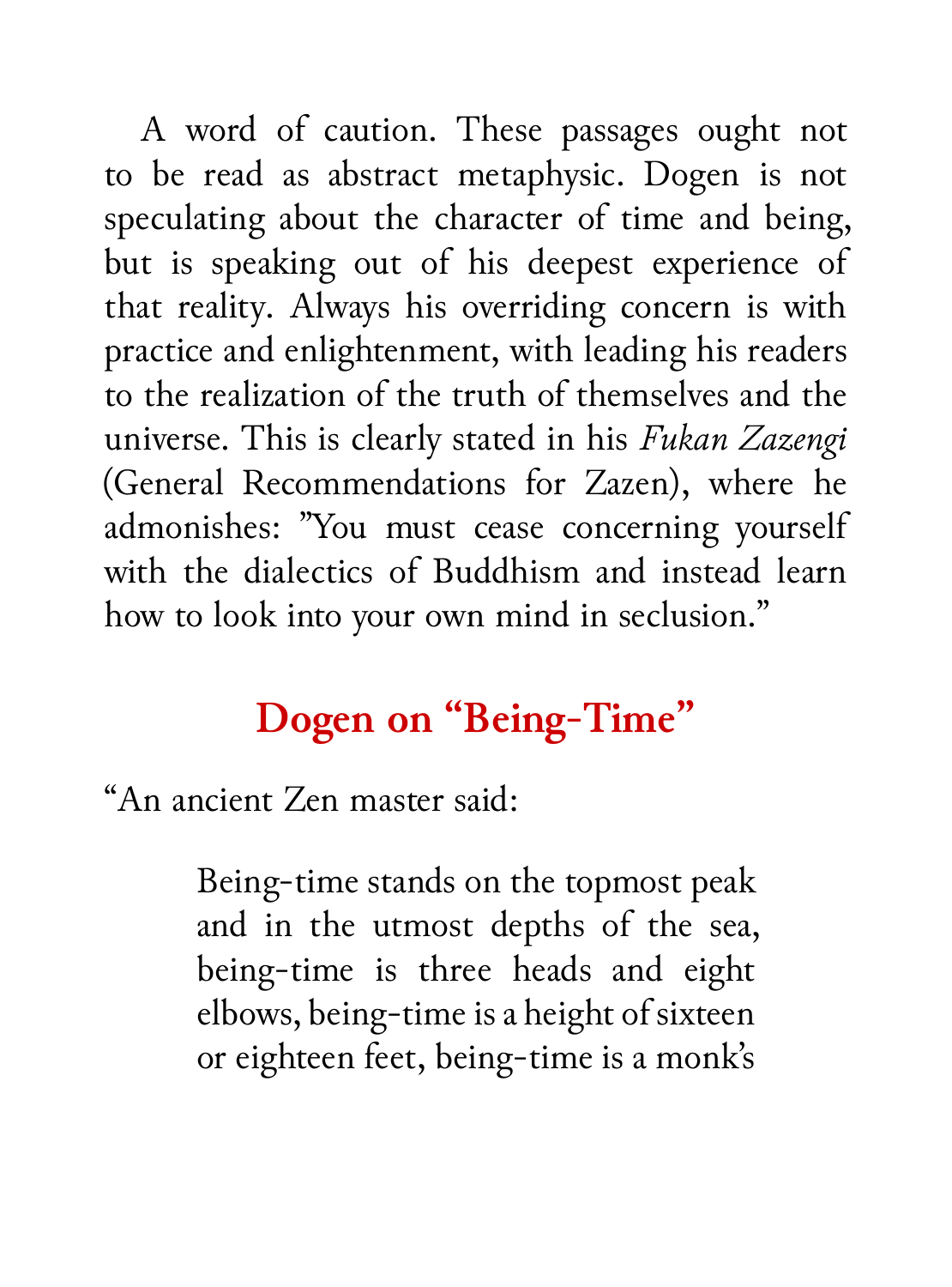staff, being-time is a *hossu*, <sup>1</sup> being-time is a stone lantern, being-time is Taro, being-time is Jiro,<sup>2</sup> being-time is earth, being-time is sky.

有時高高峰頂立、 有時深深海底行。 有時三頭八臂、 有時丈六八尺。 有時拄杖拂子、 有時露柱燈籠。 有時張三李四、 有時大地虛空。

"'Being-time' means that time is being. Every existent thing is time. The sixteen-foot golden figure is time. As it is time it has the grandeur of time.

 $1 A$  baton with a mane, carried by Zen masters to brush away flies or mosquitoes.

<sup>&</sup>lt;sup>2</sup> These names are used in the same sense as Tom, Dick, and Harry.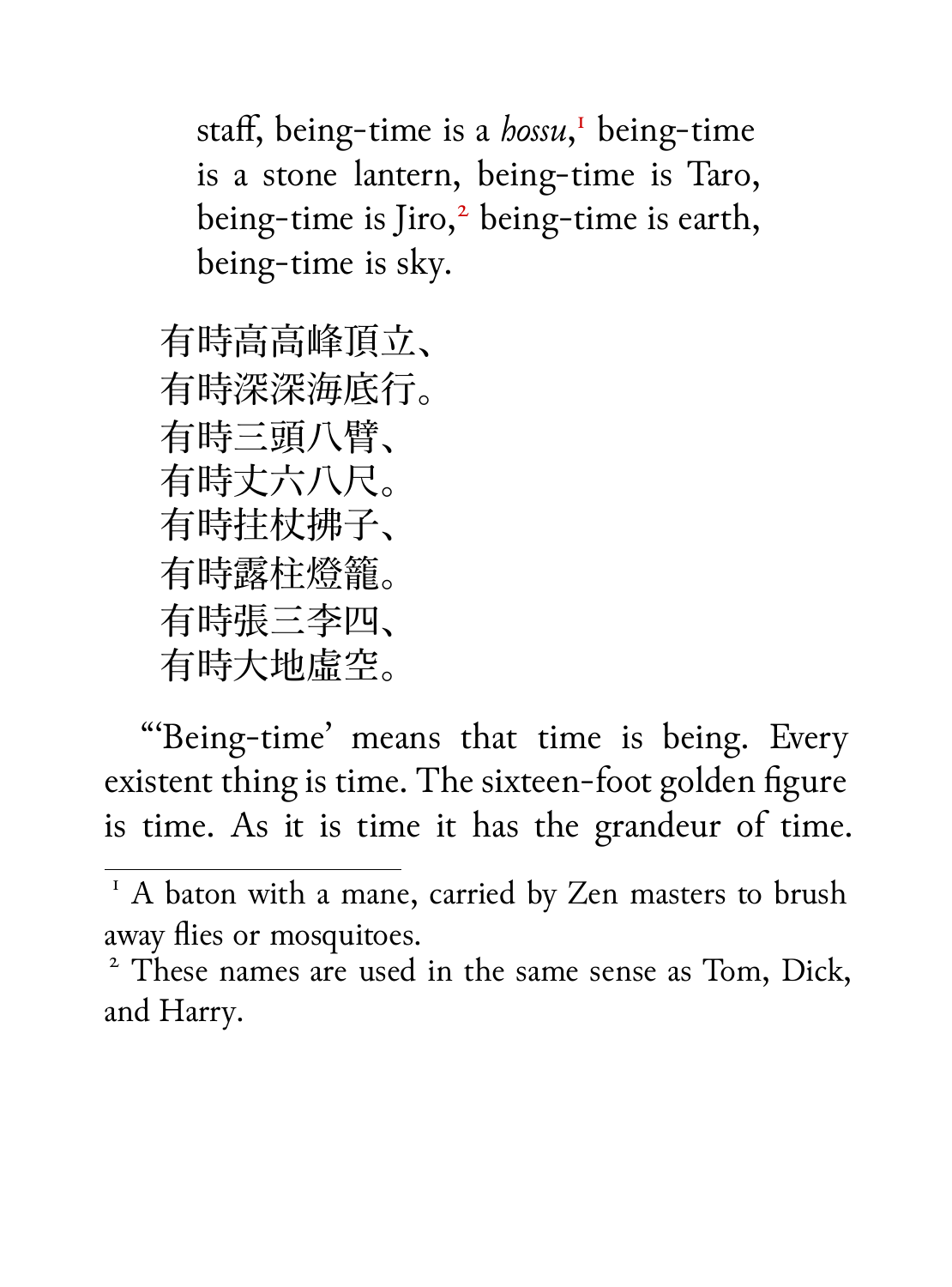You must learn that it is twelve hours<sup>3</sup> of 'nowness.' Three heads and eight elbows is time. Since it is time it cannot but be identical with these twelve hours this every moment. Though we do not measure twelve hours as a long or a short time, still we [arbitrarily] call them twelve hours. The traces of the ebb and flow of time are so evident that we do not doubt them; yet, though we do not doubt them, we ought not to conclude that we understand them. Human beings are changeable, at one time questioning what they do not understand and at another time no longer questioning the same thing, so their former questionings do not always coincide with their present ones. The questioning alone, for its duration, is time.

Man disposes himself and construes this disposition as the world. You must recognize that every thing, every being in this entire world is time. No object obstructs another, just as no time obstructs

 $\overline{\text{3}$  That is, the 12-hour day, which could equally be the 24hour day and night.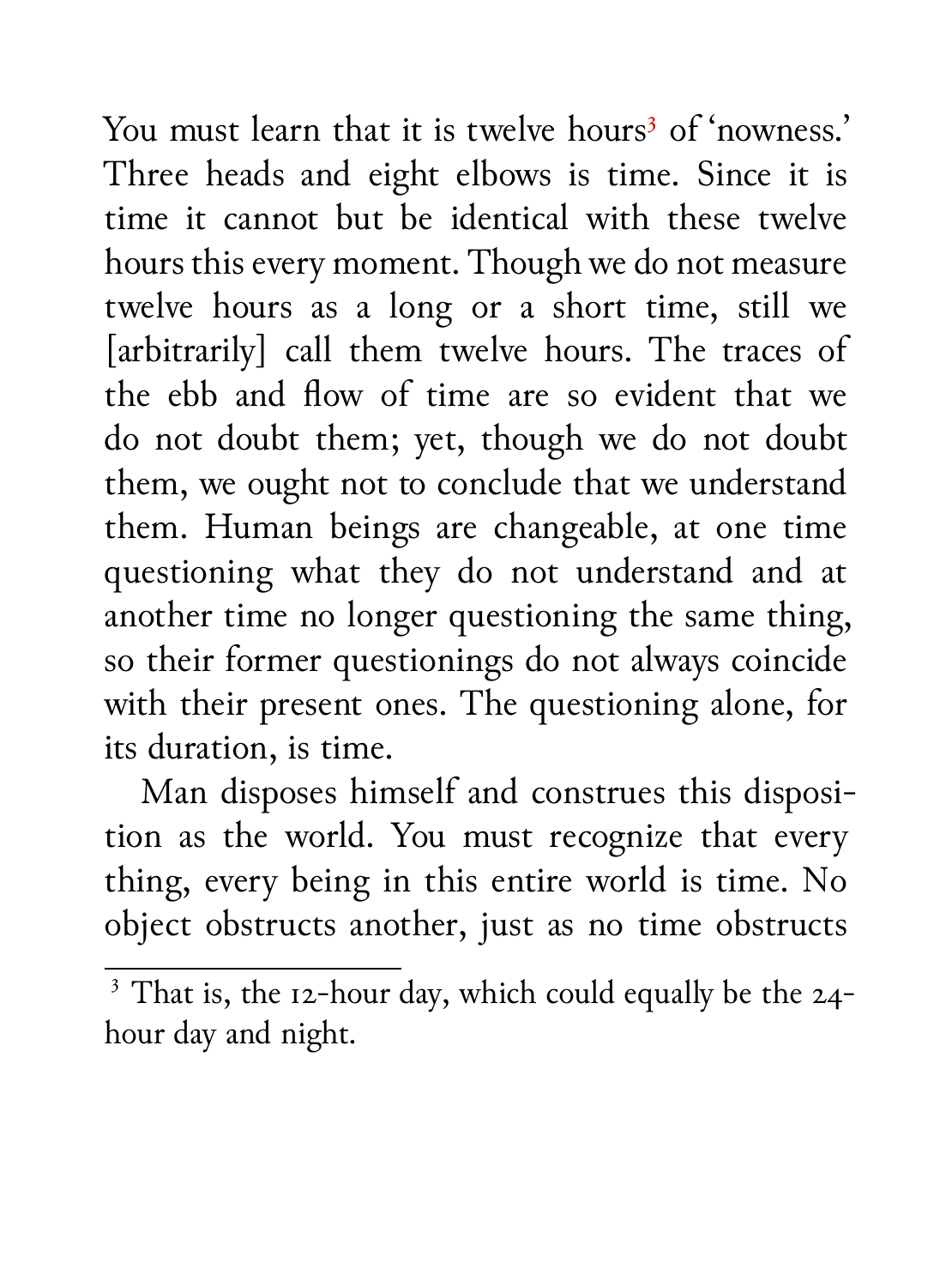another. Thus the initial orientation of each different mind toward the truth exists within the same time, and for each mind there is as well a moment of commencement in its orientation toward truth. It is no different with practice-enlightenment.

Man disposes himself and looks upon this disposition as the world. That man is time is undeniably like this. One has to accept that in this world there are millions of objects and that each one is, respectively, the entire world—this is where the study of Buddhism commences. When one comes to realize this fact, [one perceives that] every object, every living thing is the whole, even though it itself does not realize it. As there is no other time than this, every being-time is the whole of time: one blade of grass, every single object is time. Each point of time includes every being and every world.

Just consider whether or not there are any conceivable beings or any conceivable worlds which are not included in this present time. If you are the ordinary person, unlearned in Buddhism, upon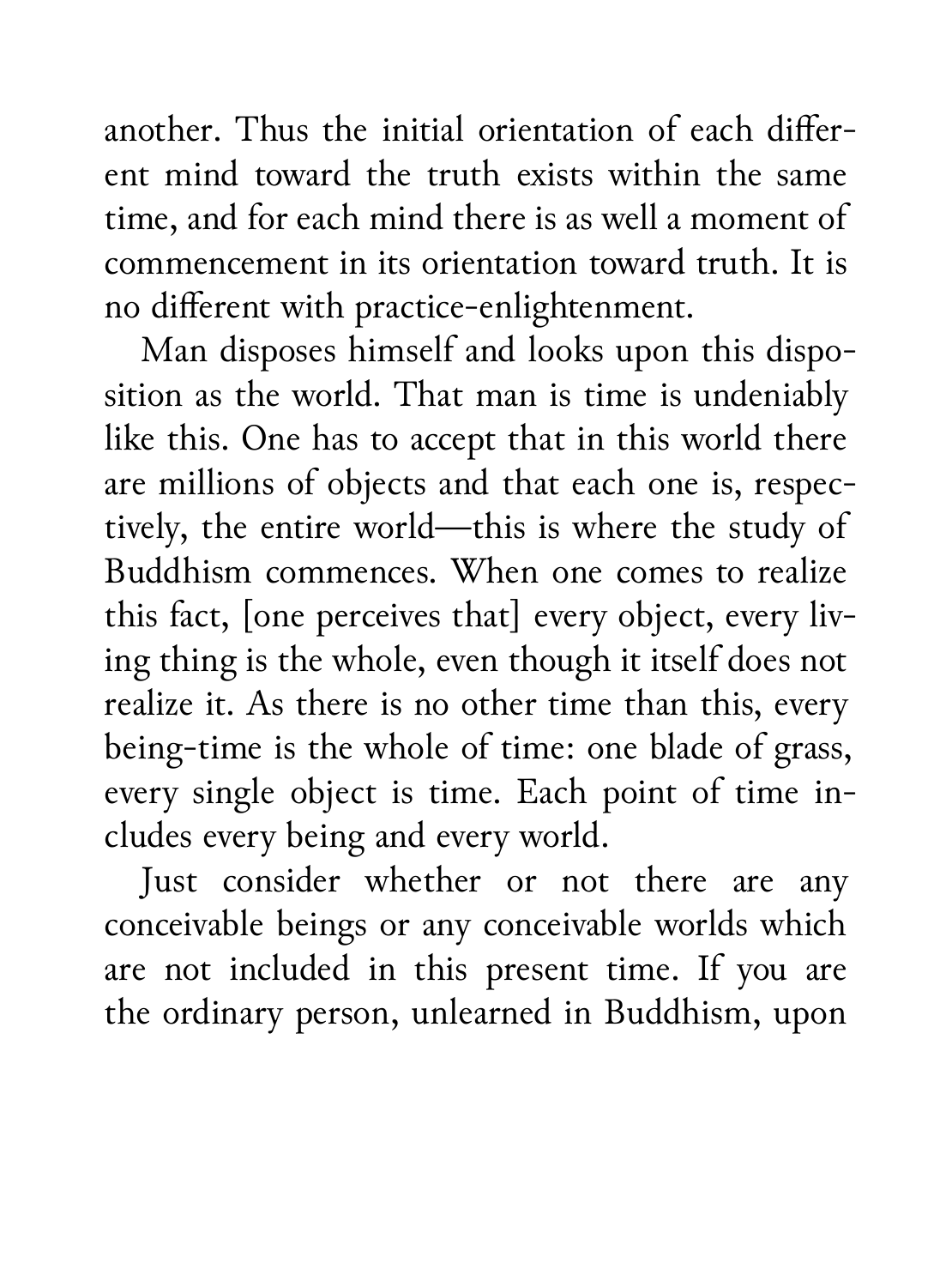hearing the words *aru toki*<sup>4</sup> you will doubtlessly understand [that they mean 'at one time,' that is] that at one time Being appeared as three heads and eight elbows, that at one time Being was a height of sixteen or eighteen feet, or that at one time I waded through the river and at one time crossed the mountain. You may think that that mountain and that river are things of the past, that I have left them behind and am now living in this palatial building they are as separate from me as heaven is from earth.

However, the truth has another side. When I climbed the mountain and crossed the river, I was [time]. Time must needs be with me. I have always been; time cannot leave me. When time is not regarded as a phenomenon which ebbs and flows, the time I climbed the mountain is the present moment of being-time. When time is not thought of as coming and going, this moment is absolute

<sup>4</sup> The one Chinese compound 有時 can be read either as *aru toki*, meaning "at one time" or, in a deeper sense, as *uji*, meaning "being-time."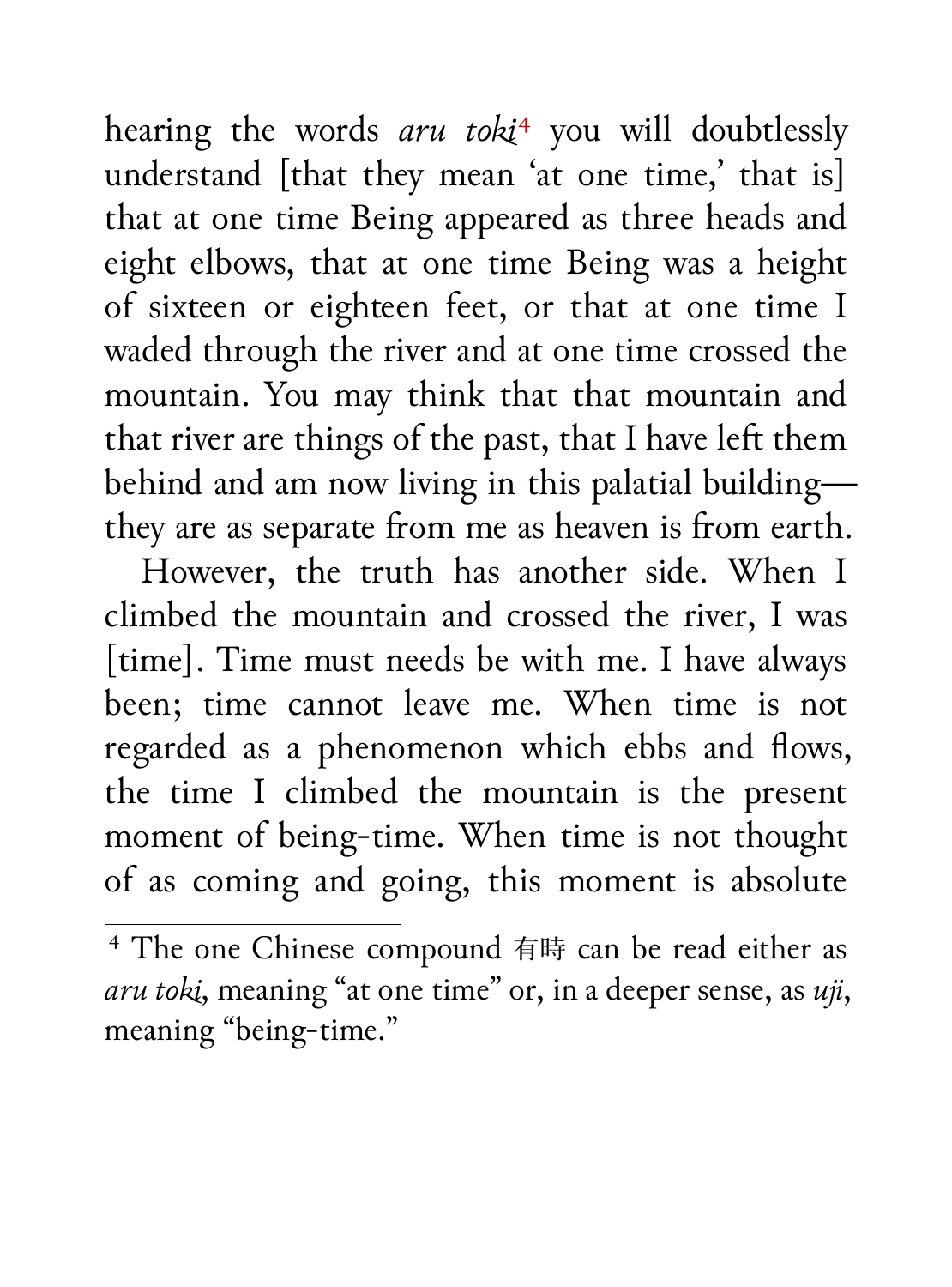time for me. At the time I climbed the mountain and crossed the river, did I not experience the time I am in this building? Three heads and eight elbows is yesterday's time, a height of eighteen or sixteen feet is today's; but 'yesterday' or 'today' means the time when one goes straight into the mountains and sees ten thousand peaks.<sup>5</sup> It has never passed. Three heads and eight elbows is my being-time. It seems to be of the past, but it is of the present. A height of sixteen or eighteen feet is my being-time. It appears to be passing, but it is now. Thus the pine is time, as is the bamboo.

Do not regard time as merely flying away; do not think that flying away is its sole function. For time to fly away there would have to be a separation [between it and things]. Because you imagine that time only passes, you do not learn the truth of beingtime. In a word, every being in the entire world is a

 $\sqrt{5}$  The "ten thousand peaks of the mountains" should be understood symbolically as meaning the countless and varied circumstances and activities of daily living.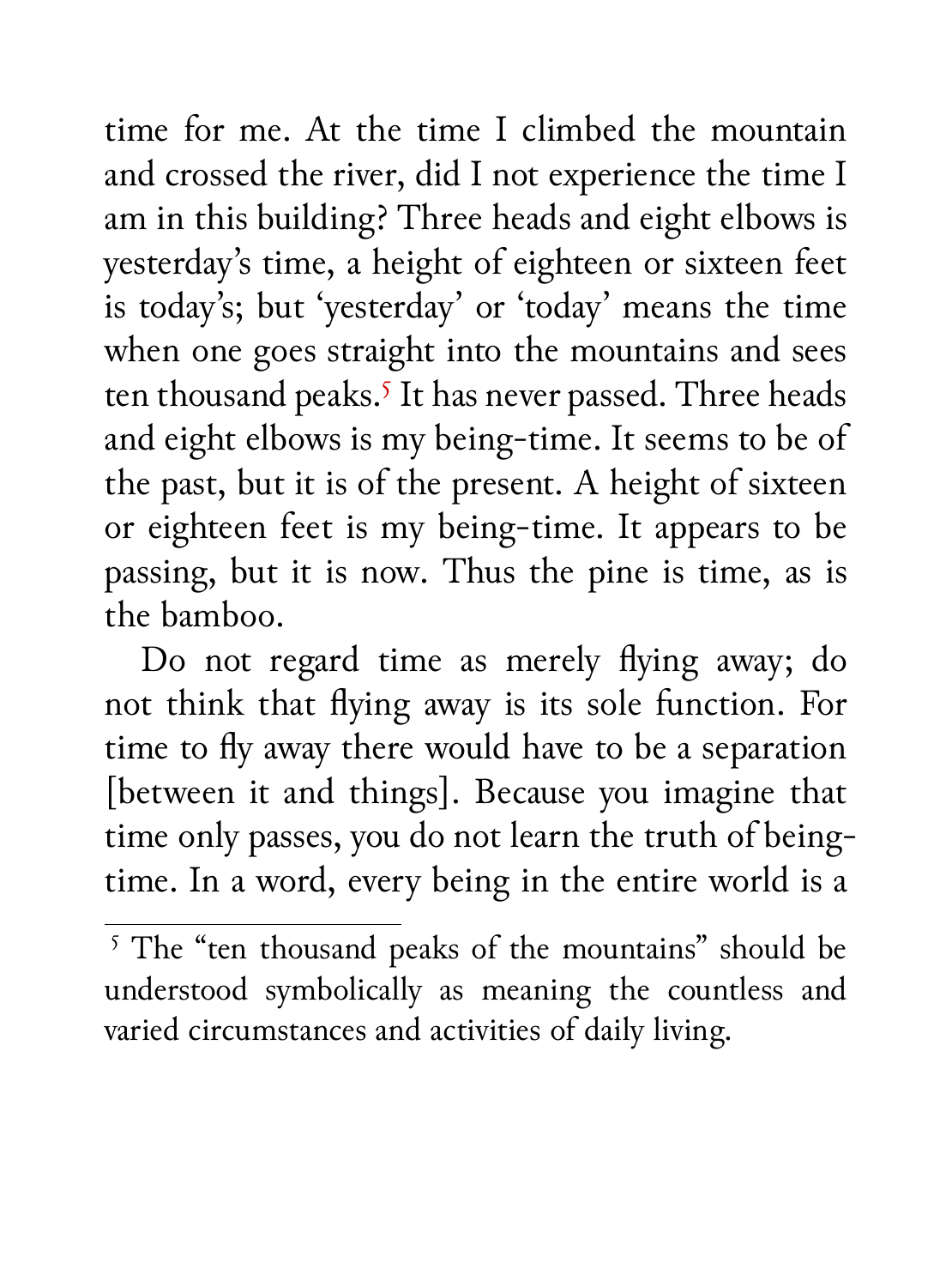separate time in one continuum. And since being is time, I am my being-time. Time has the quality of passing, so to speak, from today to tomorrow, from today to yesterday, from yesterday to today, from today to today, from tomorrow to tomorrow. Because this passing is a characteristic of time, present time and past time do not overlap or impinge upon one another. But the master Esigen is time, Obaku is time, Kosei is time, Sekito is time.<sup>6</sup> Since you and I are time, practice-enlightenment is time.

### **Introduction by Rev. Hubert Nearman, O.B.C.**

"Uji" is Dōgen's discourse on the significance of *anatta* and *anicca*—the Buddhist terms for 'no

<sup>6</sup> What Dogen probably means here is that these ancient Chinese Zen masters, though having long passed on, still exist in the timelessness of time.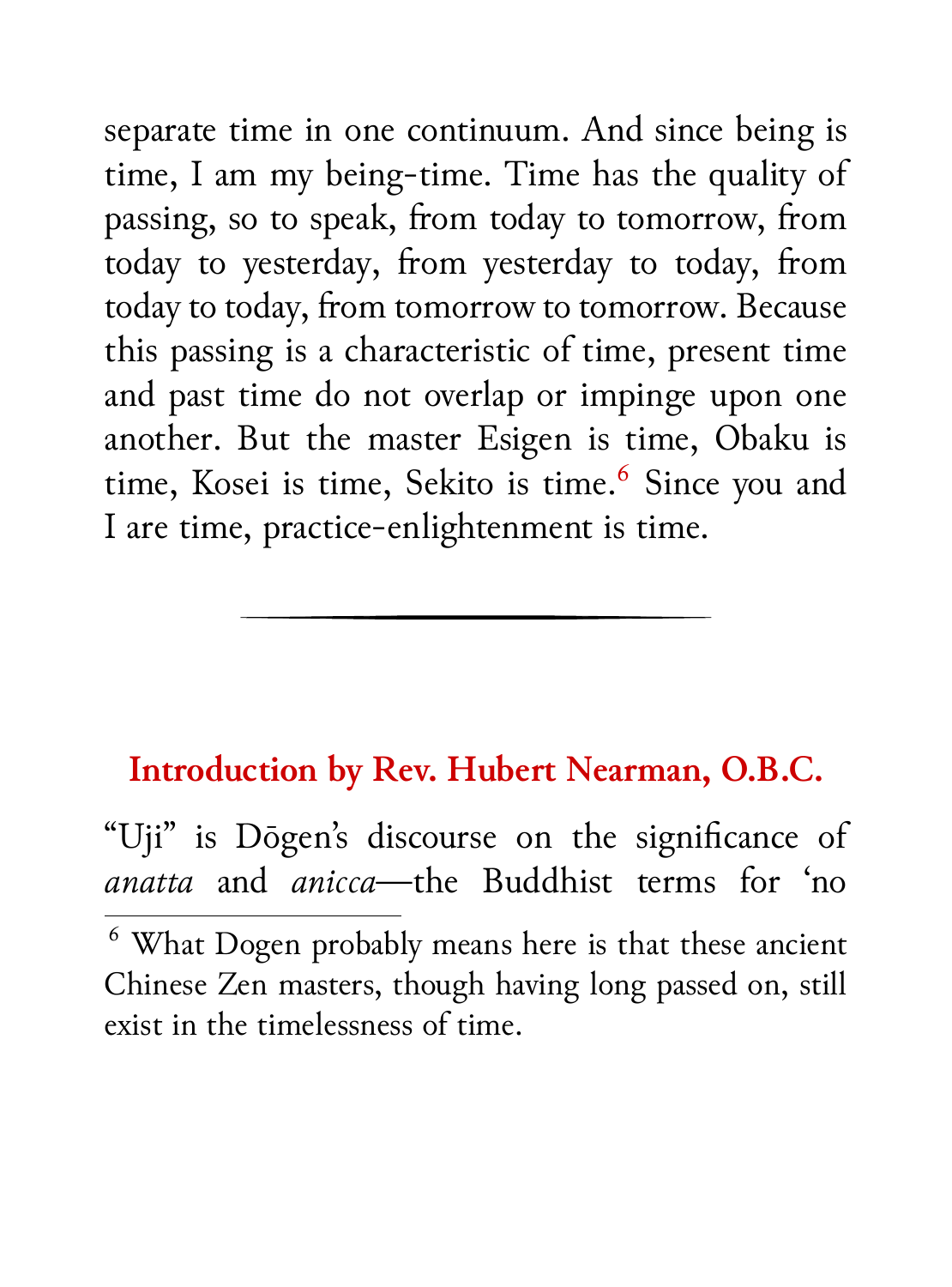permanent, abiding self' and 'continual change' and their application to treading the paths of Right Understanding and Right Thought. It is not, strictly speaking, a discourse, for Dōgen gave the text to his monks in written form, which suggests that he intended it to be read over and studied carefully, rather than to be absorbed by hearing it only once.

Because it is linguistically possible to translate the title as 'Being and Time', some modern scholars have been led to assume that Dōgen was engaging in a form of philosophical speculation akin to that of some Western existentialists. Such an approach, however, would seem counter to the purpose behind a discourse given by a Buddhist Master, since speculative thinking—philosophical or otherwise is a type of mentation that trainees are working to disengage themselves from so that they may progress towards realizing spiritual Truth, which lies beyond the reaches of speculation. The key term, which is presented as the title, has meanings which no single English rendering fully encompasses. To begin with, *uji* (the Japanese pronunciation of the Chinese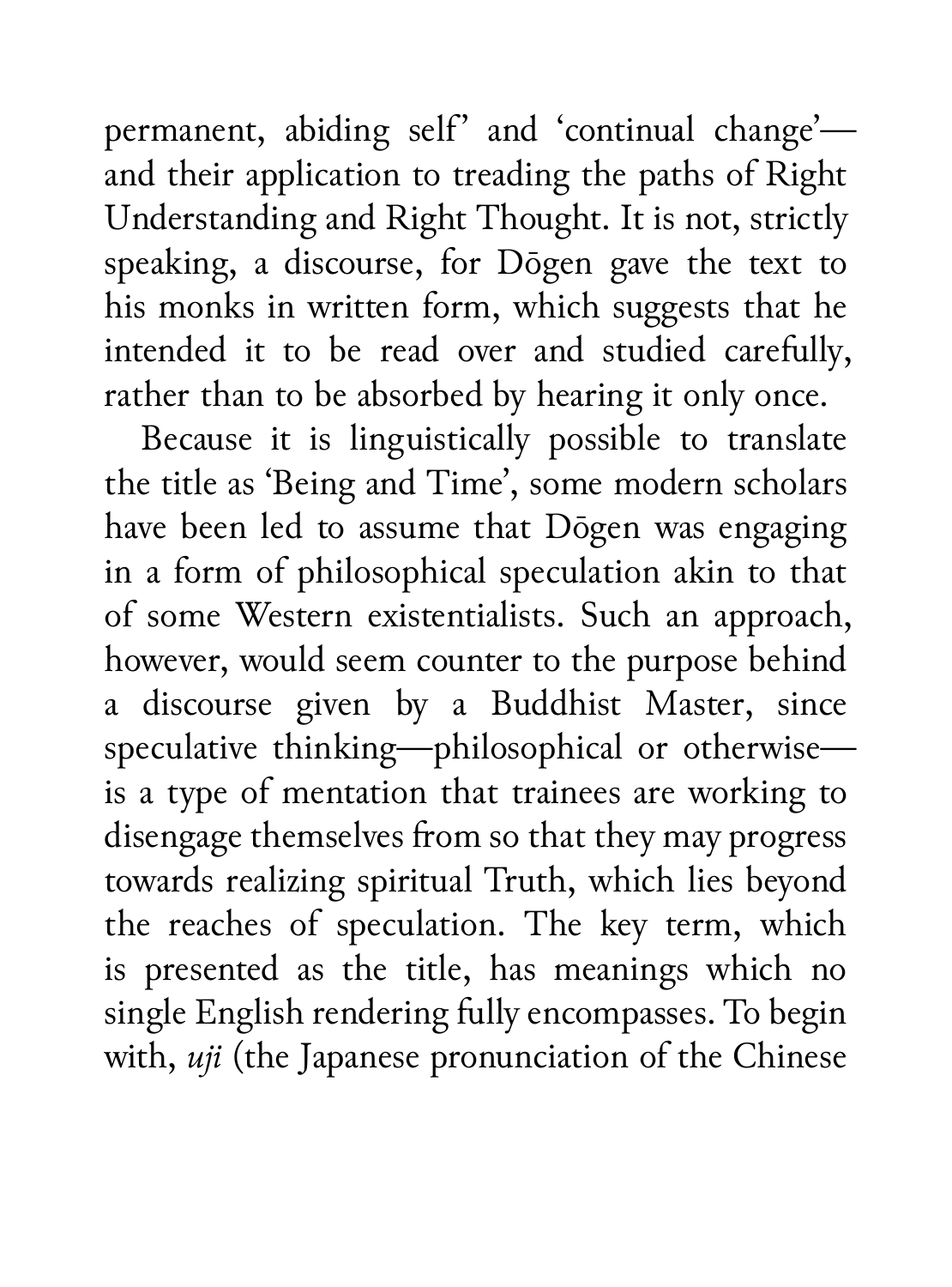*you shih*) has long been a common, everyday phrase in China, as it has been for the Japanese when read as *aru toki*, encompassing in both languages such English equivalents as 'just for the time being', 'there is a time when', 'at some time', 'now and then', and the like. During his presentation, Dōgen also explores the two components from which the word *uji* is made, drawing examples of their usage from everyday Japanese. The first half (*u*) refers to 'existence' or 'being'; the second (*ji*) has a variety of close English equivalents, including 'time', 'a time', 'times', 'the time when', 'at the time when' (as well as 'hour' or 'hours' when used with a number) or as signifying what is temporal ('sometime', 'for a time', etc.). The phrase *aru toki* has already appeared with some frequency in several of Dōgen's earlier discourses, particularly as a phrase in an extended koan story to signal that an important event is about to happen, such as a one-to-one exchange with a Master that will trigger the disciple's realization of what Truth is. In this context, it conveys the sense of 'and then, one day'.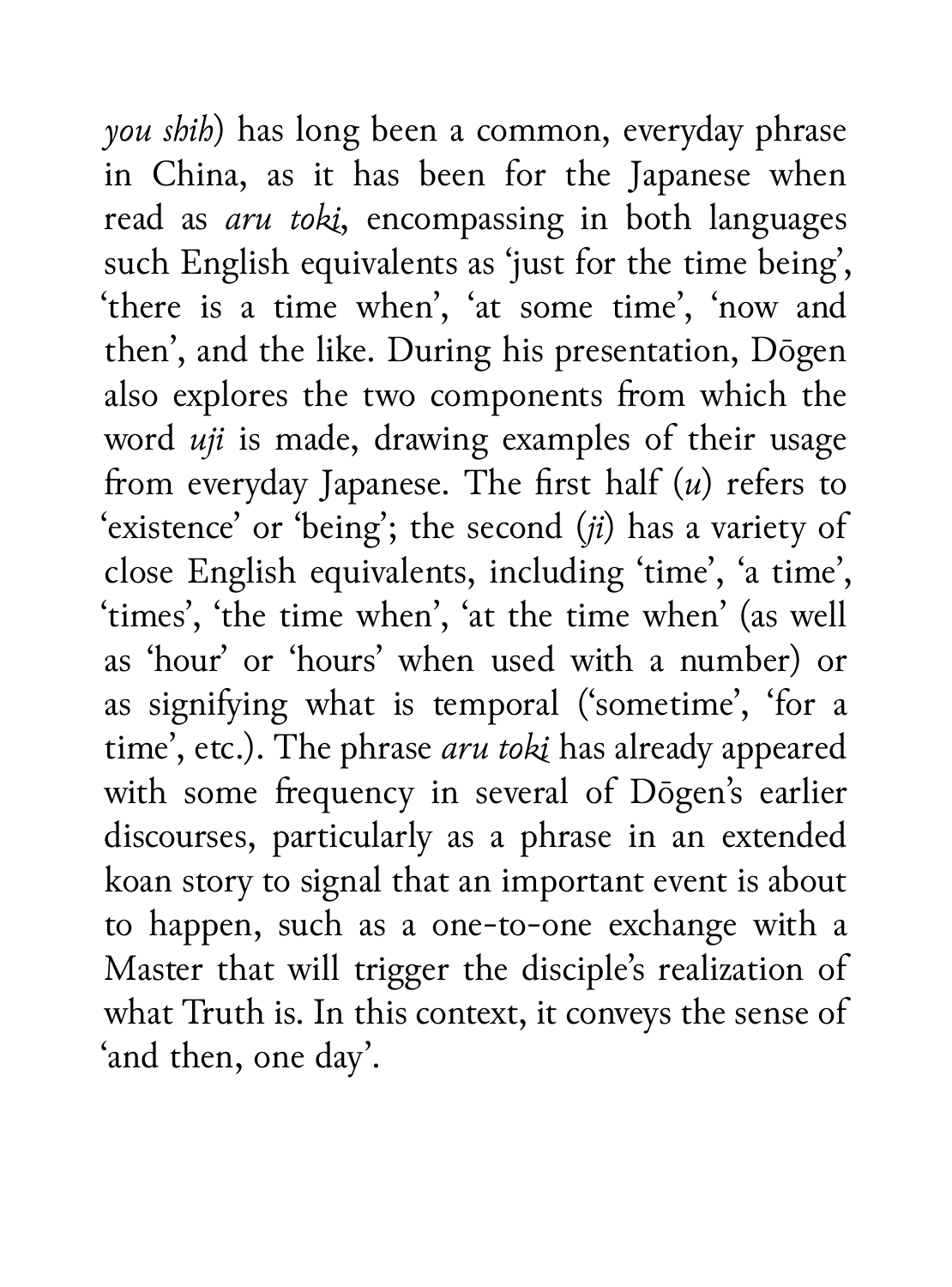Underlying the whole of Dōgen's presentation is his own experience of no longer being attached to any sense of a personal self that exists independent of time and of other beings, an experience which is part and parcel of his 'dropping off of body and mind'. From this perspective of his, anything having existence—which includes every thought and thing is inextricably bound to time, indeed, can be said to 'be time', for there is no thought or thing that exists independent of time. Time and being are but two aspects of the same thing, which is the interrelationship of *anicca*, 'the ever-changing flow of time' and *anatta*, 'the absence of any permanent self existing within or independent of this flow of time'. Dōgen has already voiced this perspective in Discourse 1: A Discourse on Doing One's Utmost in Practicing the Way of the Buddhas (*Bendōwa*), and in Discourse 3: On the Spiritual Question as It Manifests Before Your Very Eyes (*Genjō Kōan*), where he discussed the Shrenikan view of an 'eternal self' and the Buddhist perception of 'no permanent  $self$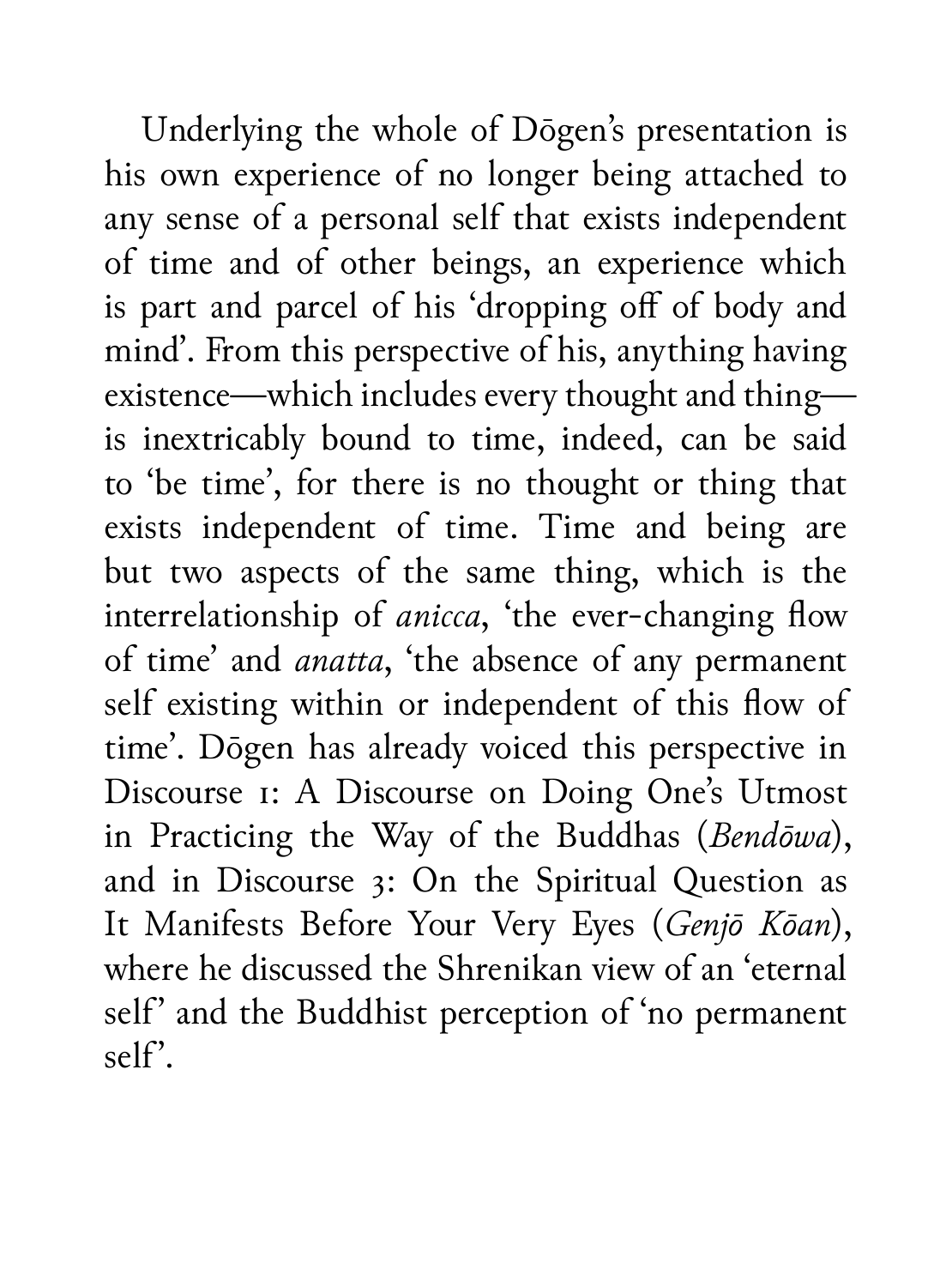In the present discourse, Dōgen uses as his central text a poem by Great Master Yakusan Igen, the Ninth Chinese Ancestor in the Sōtō Zen lineage. In the Chinese version, each line of this poem begins with the word *uji* 有時, which functions to introduce a set of couplets describing temporary conditions that appear to be contrastive, but which, in reality, do not stand against each other. These conditions comprise what might be referred to as 'an I at some moment of time'; this is a use of the word 'I' that does not refer to some 'permanent self', abiding unchanged over time (as the Shrenikans maintained) but to a particular set of transient conditions at a particular time. In other words, there is no permanent, unchanging 'Yakusan', only a series of ever-changing conditions, one segment of which is perceived as 'a sentient being', which is, for convenience, conventionally referred to as 'Yakusan'. Both Yakusan and Dōgen understand *uji* (in its sense of 'that which exists at some time') as a useful way of expressing the condition of *anatta*, and in this sense it is used to refer to a state of 'being' that is neither a 'permanent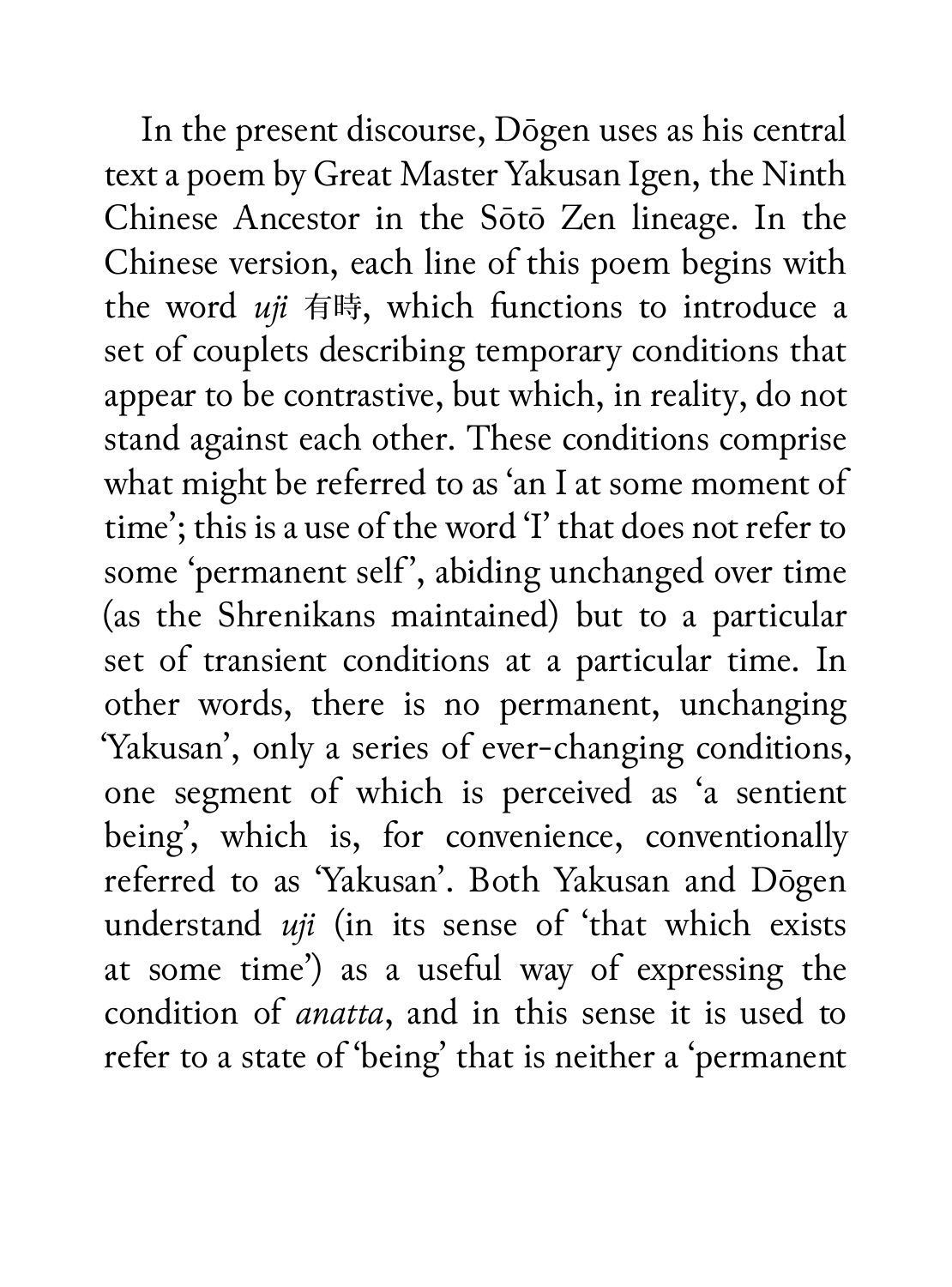self' nor something separate from 'other'; it is the 'I' referred to in one description of a *kenshō* experience (that is, the experiencing of one's Buddha Nature) as 'the whole universe becoming I'. Hence, when the false notion of 'having a permanent self ' is abandoned, then what remains is just *uji*, 'the time when some form of being persists'.

After presenting Yakusan's poem, Dōgen focuses on that aspect of the poem that does not deal with metaphors, images, symbols, etc., and which is the one element in the poem that readers are most likely to pay small heed to: the phrase *uji* itself. His opening statement encapsulates the whole of what he is talking about in this text, namely: "The phrase 'for the time being' implies that time in its totality is what existence is, and that existence in all its occurrences is what time is." Dōgen then begins to 'unravel' this statement, describing not only its implications but also its applications to practice. The points that he takes up are dealt with as they come to him, as they 'flow forth'. Therefore, he talks about 'time' for the time being, and then talks about 'existence' for the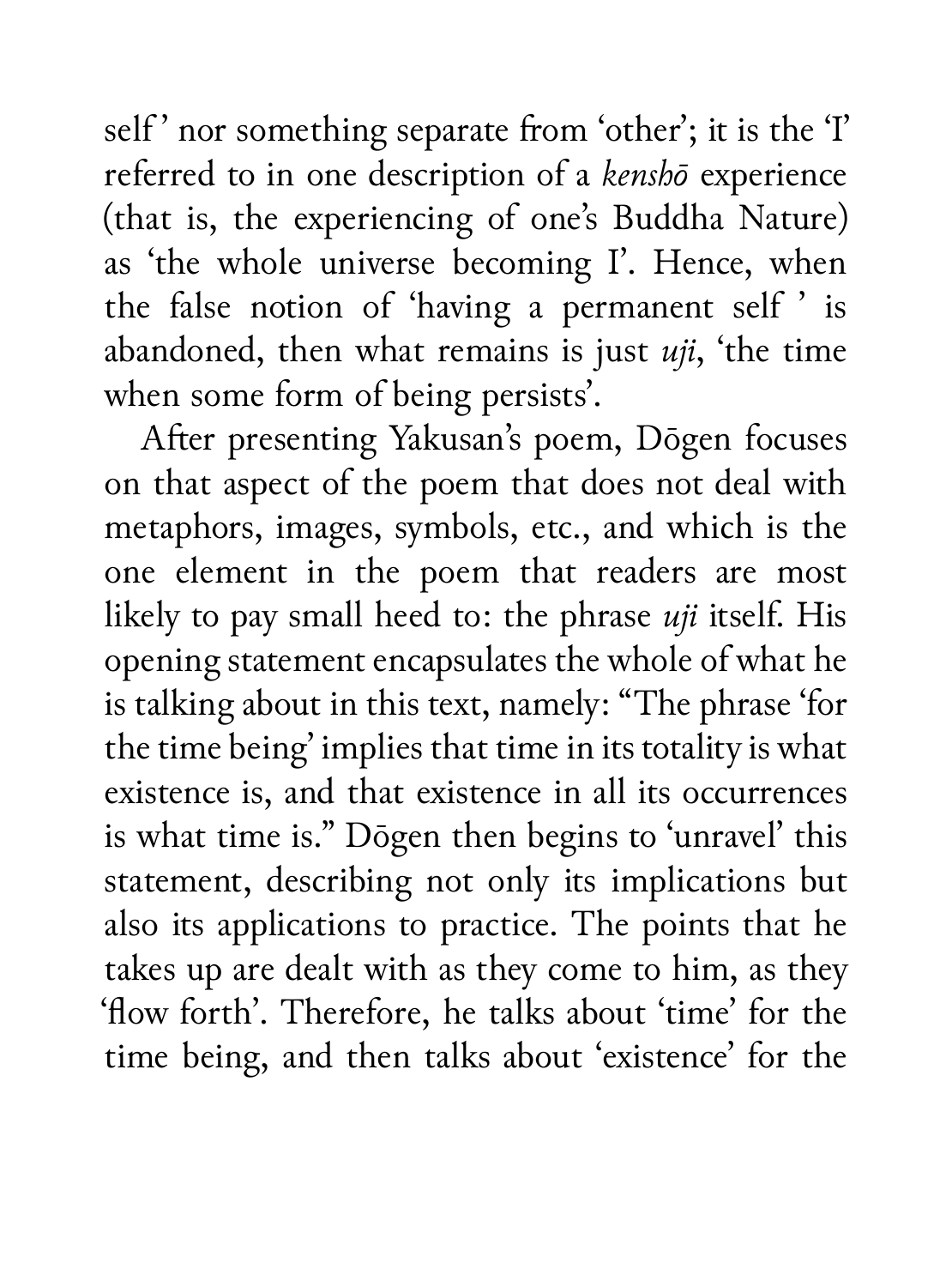time being, and then goes back to 'time' just for a while before moving on to some other aspect just for a while. In other words, his text is not only about *uji*, it is written from the perspective of one who lives *uji*, and who also writes "*Uji*" so that the very way in which he presents his discussion reflects what *uji* is about. That is to say, he holds onto nothing as absolute, for all that is phenomenal—that is, every thought and thing that ever arises—is just for the time being. Within the original text, there are sudden, unexpected shifts, as though Dōgen were deliberately trying to help his readers bypass or shortcircuit a purely intellectual comprehension of what he is saying in order to catch a glimpse of that state of being which Dōgen himself had already reached. To help the present-day reader keep from making unintentional links between sentences that appear in sequence but which take up different points, Dōgen's text has been divided accordingly.

…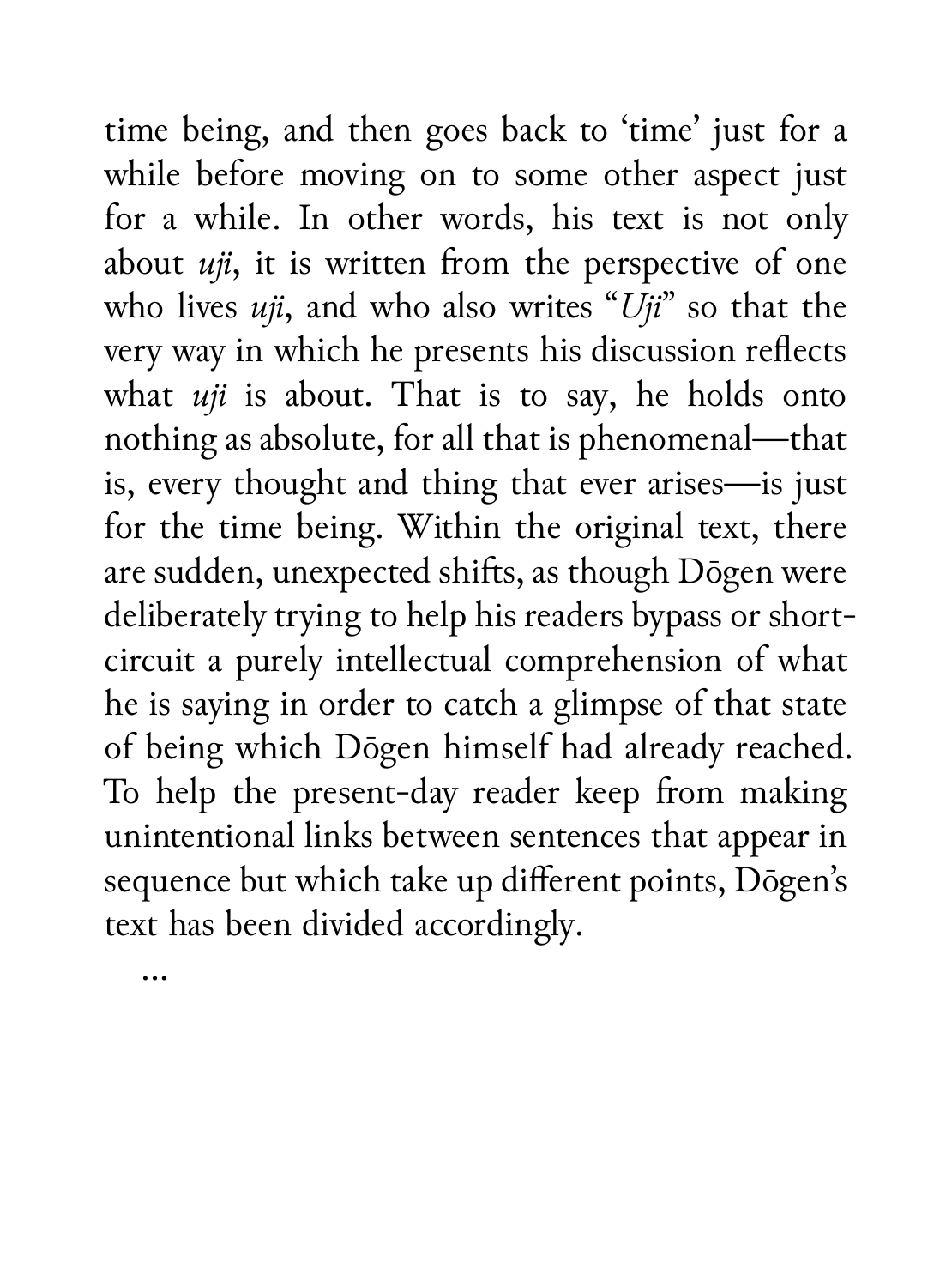# **On 'Just for the Time Being, Just for a While, For the Whole of Time is the Whole of Existence'**

A former Buddha once said in verse:

Standing atop a soaring mountain peak is for the time being

And plunging down to the floor of the Ocean's abyss is for the time being;

Being triple-headed and eight-armed is for the time being And being a figure of a Buddha standing sixteen feet tall or sitting eight feet high is for the time being;

Being a monk's traveling staff or his ceremonial *hossu* is for the time being

And being a pillar supporting the temple or a stone lantern before the Meditation Hall is for the time being;

Being a next-door neighbor or a man in the street is for the time being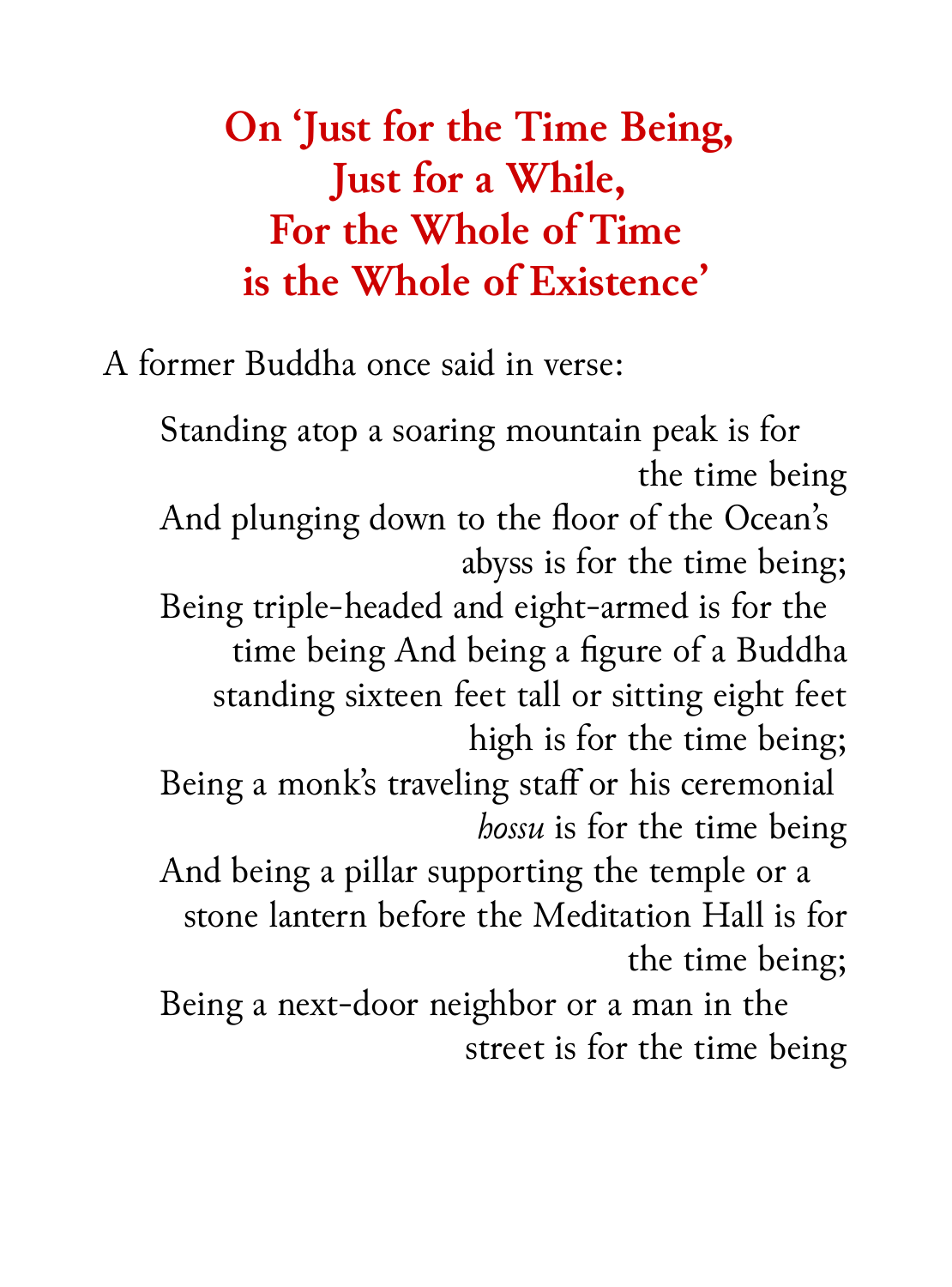And being the whole of the great earth and boundless space is for the time being.<sup>1</sup>

'Being triple-headed and eight-armed' is an allusion descriptive of several guardian beings who protect Buddhist temples and their trainees. The most likely candidates in the Zen tradition would be Achalanātha, the Steadfast Bodhisattva, and Rāgarāja, the Passionate Bodhisattva. The former is sometimes associated with the firm commitment of trainees to train until they have overcome all hindrances to realizing enlightenment as they persist in helping others to realize Truth. The latter has associations with a passionate desire to help all sentient beings realize Buddhahood.

<sup>&</sup>lt;sup>1</sup> Dōgen appears to understand Yakusan's image of 'a figure of a Buddha standing sixteen feet tall or sitting eight feet high' as referring to one who has realized his or her Buddha Nature and lives accordingly at all times. It is likely that 'standing' and 'sitting' are references to the Four Bodily Postures: standing, walking, sitting, and reclining. The first two represent active modes, the latter two passive ones: that is, 'whether one is inwardly or outwardly active, whether one is awake or sleeping'.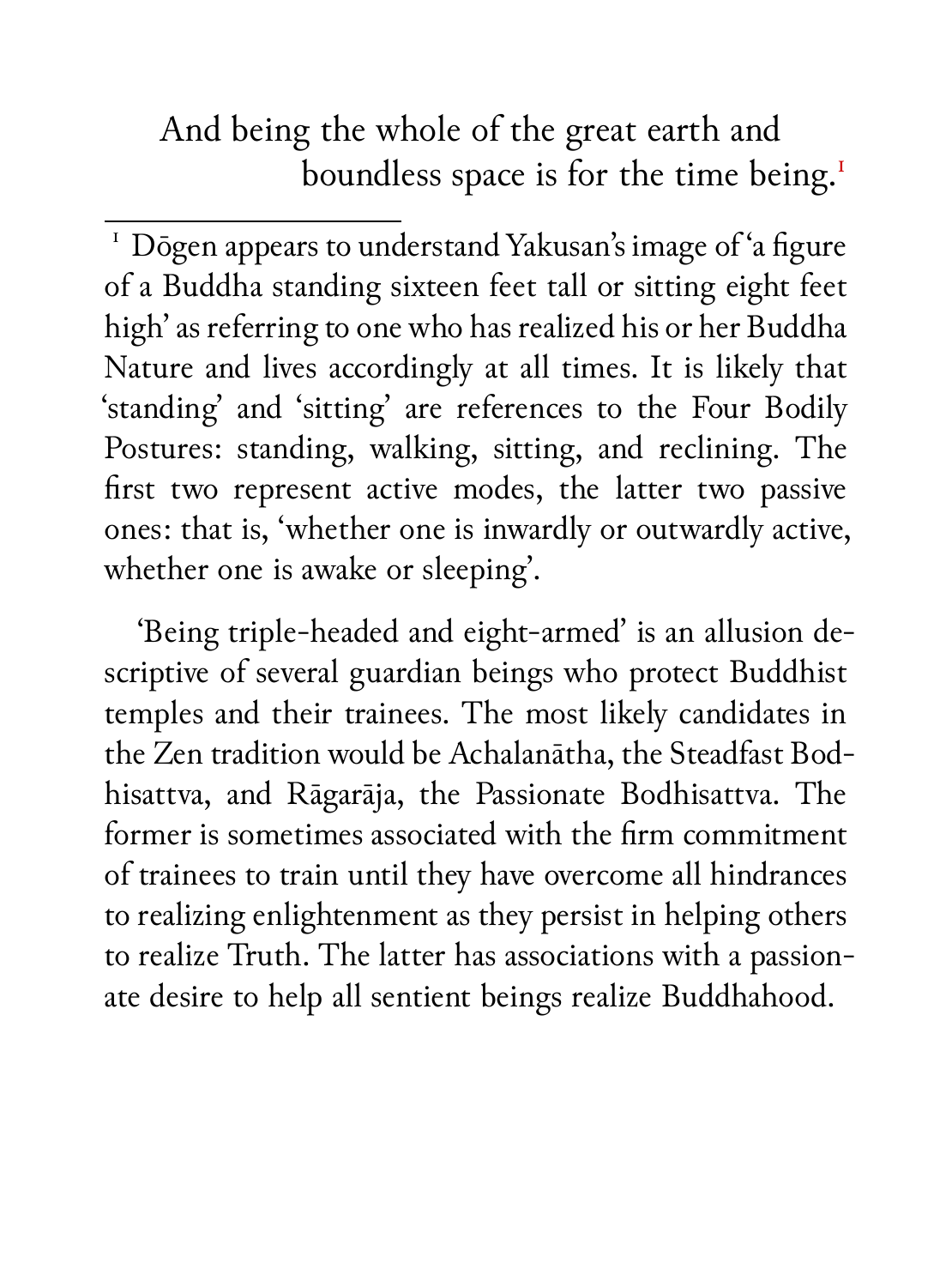The phrase 'for the time being' implies that time in its totality is what existence is, and that existence in all its occurrences is what time is. Thus, 'being a golden body sixteen feet tall' refers to a time. And because it is a time, its time will have a wondrous luminosity—a point that we will be studying and learning about during the present twenty-four hours. 'Being one with three heads and eight arms' also refers to a time. And because it is a time, it will be one and the same as the present twenty-four hours. Granted that we may not yet have measured the length of these twenty-four hours as to whether they are ever so long or as short as a sigh, still we speak of them as 'the twenty-four hours of our day'. The traces of this time having come and gone are clear, so people do not doubt that these hours have occurred. But, though people have no doubt about time having occurred, the past may be something that they have not known through their direct experience. And, just because sentient beings are always having their doubts about anything and everything that they have not directly experienced, this does not mean that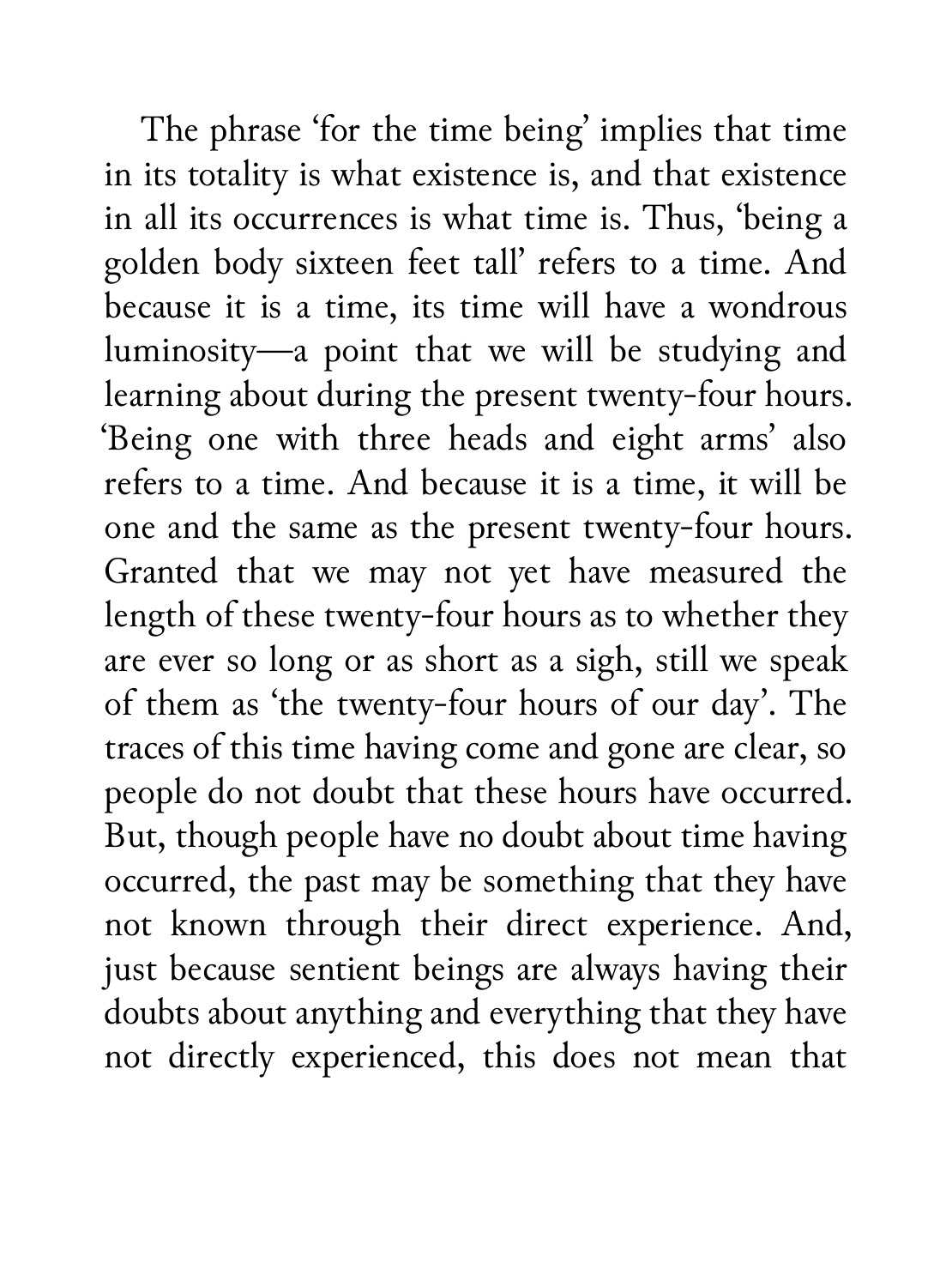what they may have previously doubted is the same as what they may now have doubts about, for doubts themselves are merely 'just for the moment' kinds of time, and nothing more.

#### **有時**

Since we human beings are continually arranging the bits and pieces of what we experience in order to fashion 'a whole universe', we must take care to look upon this welter of living beings and physical objects as 'sometime' things. Things do not go about hindering each other's existence any more than moments of time get in each other's way. As a consequence, the intention to train arises at the same time in different beings, and this same intention may also arise at different times. And the same applies to training and practice, as well as to realizing the Way. In a similar manner, we are continually arranging bits and pieces of what we experience in order to fashion them into what we call 'a self', which we treat as 'myself': this is the same as the principle of 'we ourselves are just for a time'.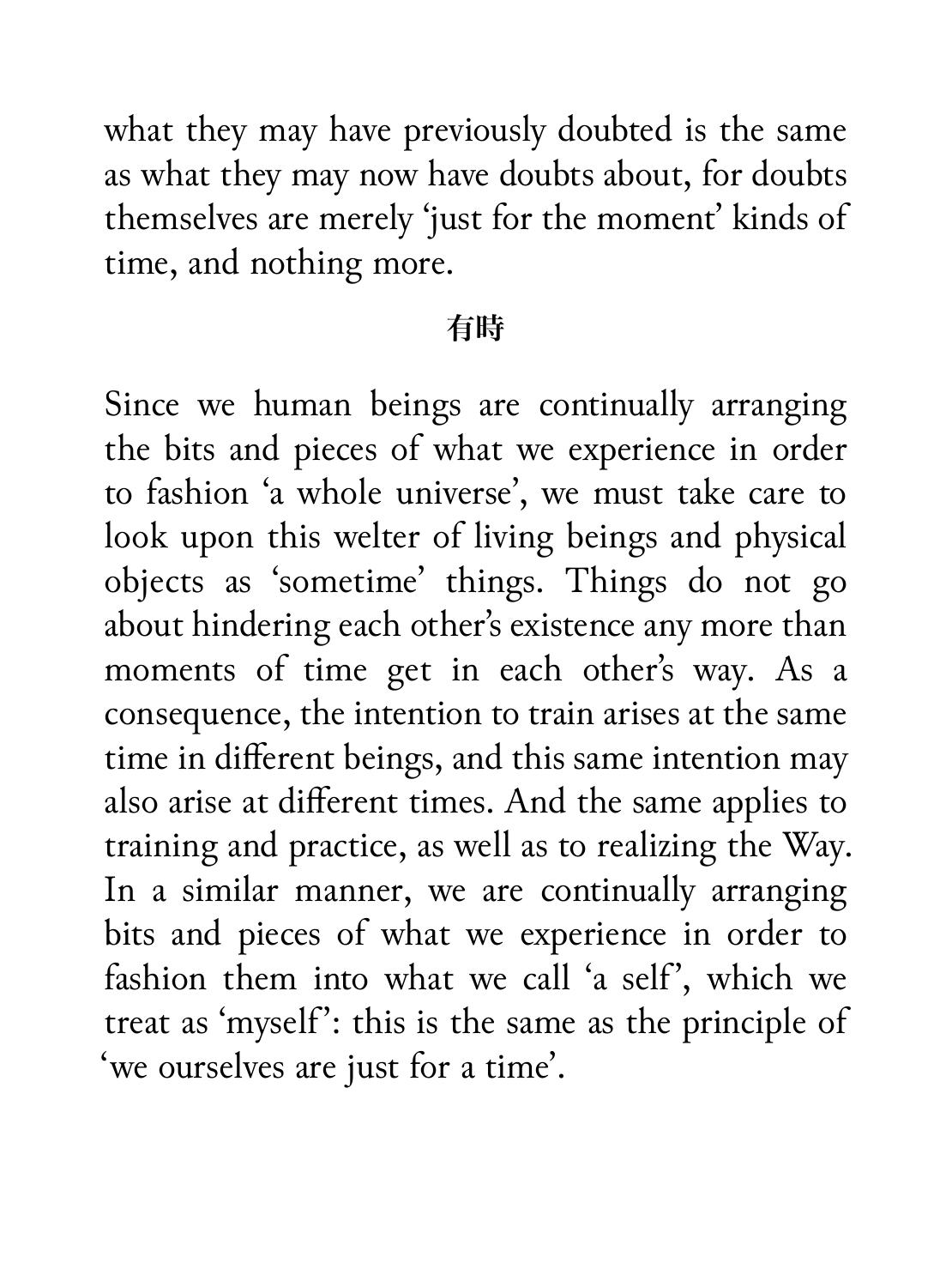Because of this very principle of the way things are, the earth in its entirety has myriad forms and hundreds of things sprouting up, each sprout and each form being a whole earth—a point which you should incorporate into your study of the Way, for the recognition of the coming and going of things in this manner is a first step in training and practice. When you reach such a fertile field of seeing the way things really are, then the earth in its entirety will be 'one whole sprouting, one whole form'; it will be comprised of forms that you recognize and forms that you do not, sproutings that you recognize and sproutings that you do not. It is the same as the times we refer to in 'from time to time', which contain all forms of existence and all worlds. So take a moment to look around and consider whether there is any form of being, that is, any 'world', that does or does not find expression at this very moment of time.

### **有時**

When ordinary, everyday people who do not take the Buddha's Teachings as their model hear the phrase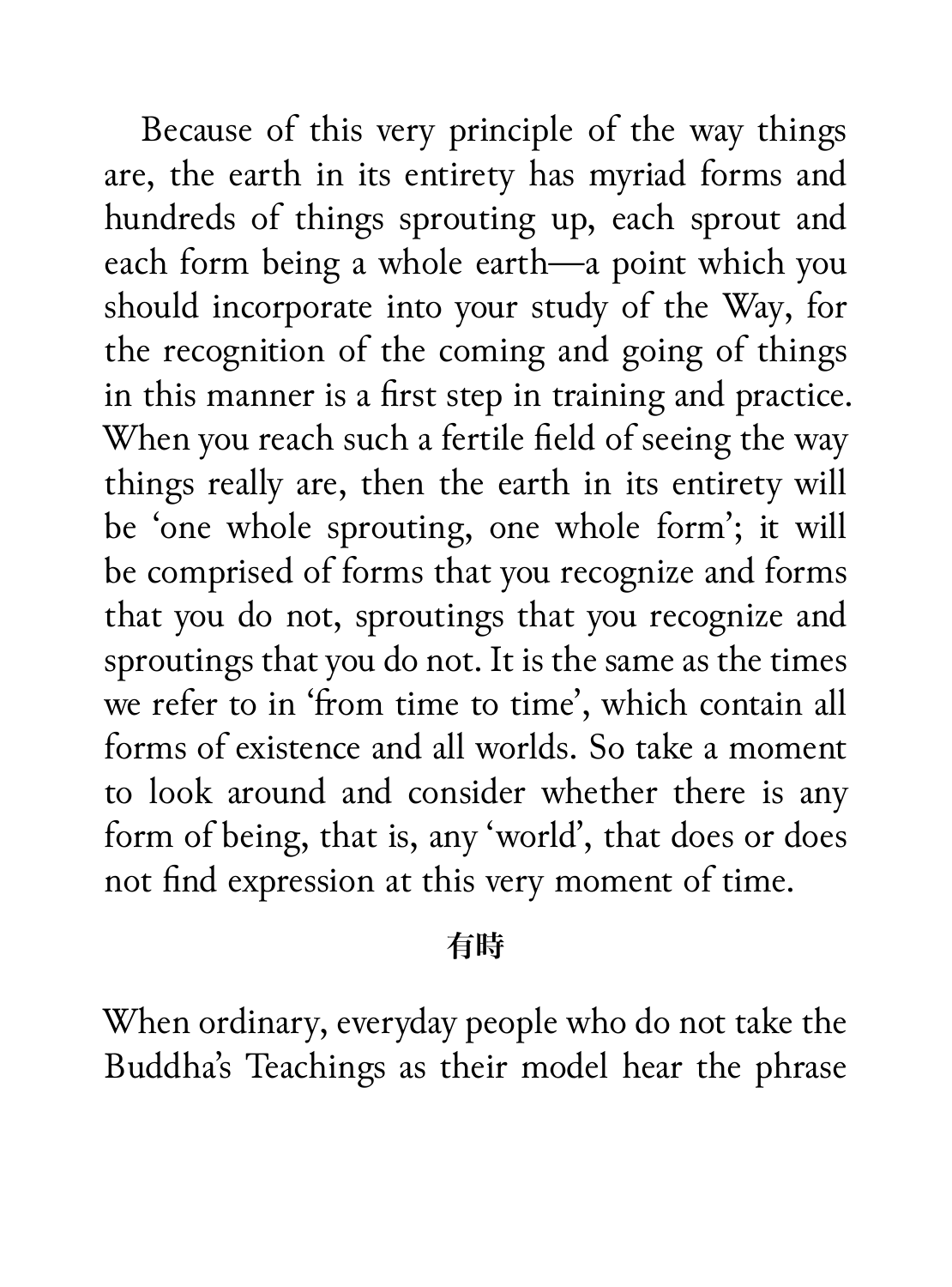'just for the time being' in Yakusan's poem, they customarily hold a view like the following:

> There was once a time when Yakusan had become what he describes as 'someone with three heads and eight arms' and some other time when he had become 'someone eight or sixteen feet tall'. It is as though he were saying, "I have crossed the rivers and climbed over the mountains.<sup>2</sup> Even though those mountains and rivers may have existed in the past, I have completely gone beyond them and have now made a place for myself atop a vermilion pedestal in the Jeweled Palace.<sup>3</sup> I fancy that the mountains and rivers on the one hand and

 $\overline{\text{2}}$  An allusion to surpassing hindrances by training oneself to live by the Precepts and to surmounting obstacles by practicing meditation.

<sup>&</sup>lt;sup>3</sup> A metaphor for being in the state of experiencing what 'being enlightened' is. The reference is to a lotus pedestal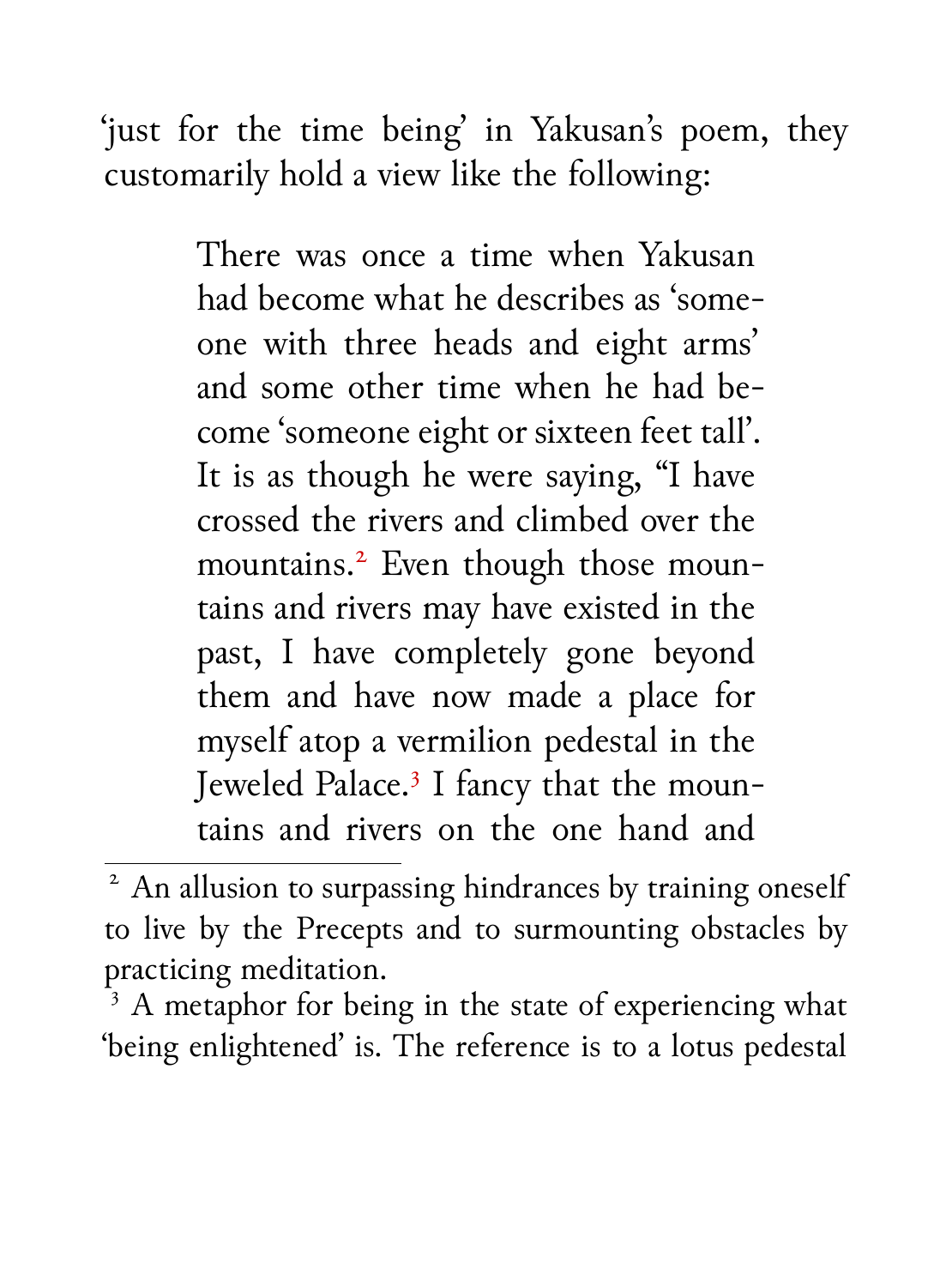I on the other are now as far apart as heaven and earth."

But such a view is not all there is to the principle of the case.

At the time when, proverbially, a mountain was being climbed and a river was being crossed, an I existed, and it was the time for that particular I.<sup>4</sup> Since such an I existed, time could not abandon it. If time did not have the characteristic of 'coming and going, being continually in flux', then the time

upon which an awakened being sits when residing in the Western Pure Land.

<sup>4</sup> Dōgen's point in using the word 'I' as a noun in this and the following paragraph is to indicate that there is no permanent, unchanging self that is being referred to, but rather a cluster of physical and mental characteristics that is flexible and fluid, undergoing change as the conditions and circumstances of what is existing change. Hence, this 'I' refers to a series of manifestations over time, which are perceived as related to 'a sentient being called Yakusan', but which have no unchanging, atemporal 'permanent self ' passing through them.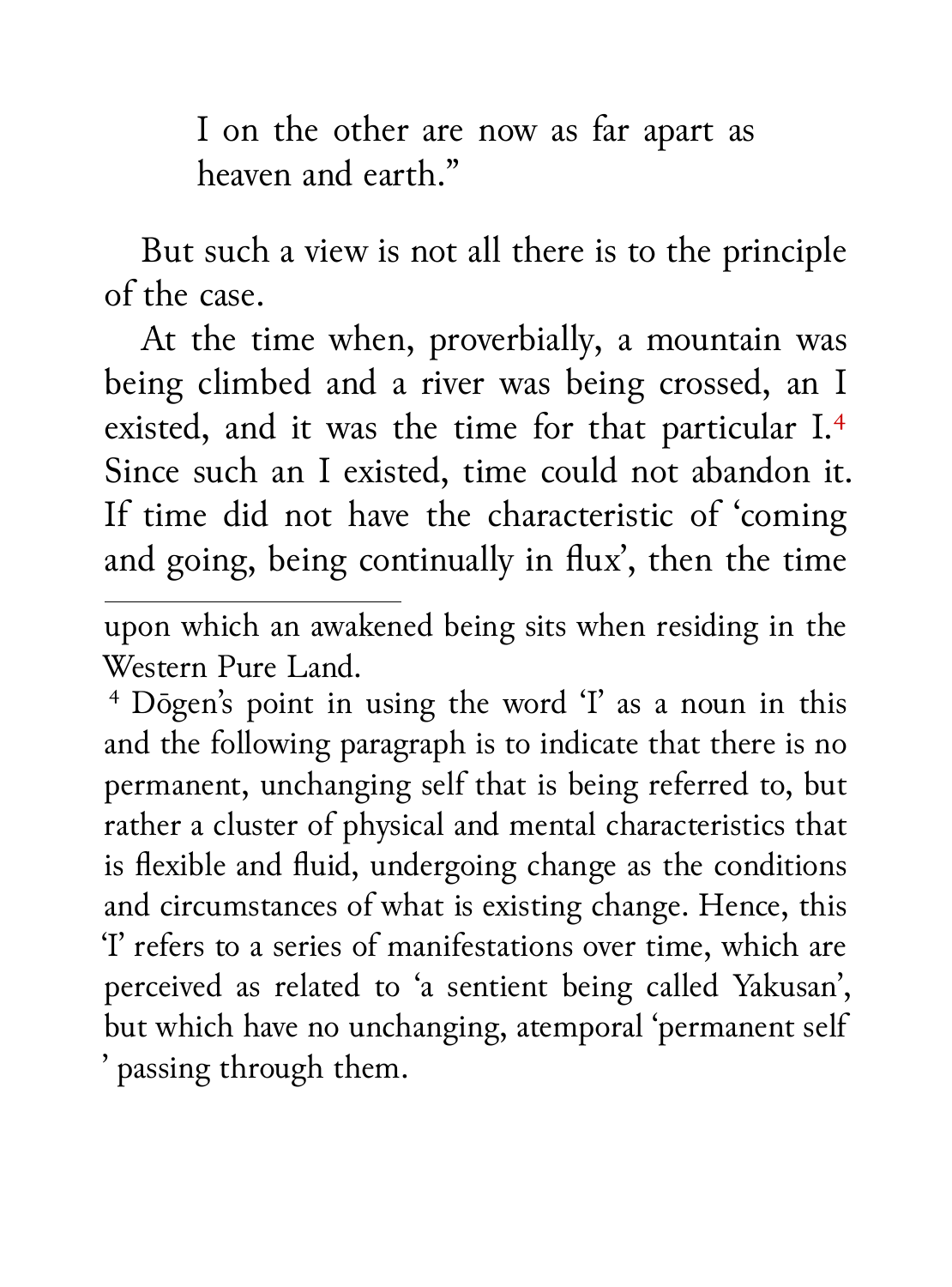when this I was 'climbing atop the mountain' would have remained forever, eternally comprised of that particular 'time when'. But, since time retains the characteristic of 'coming and going, being continually in flux', there is a flow of ever-present 'nows', each comprised of a time when an I exists. And this is what is meant by the phrase 'just for the time being'. Surely you don't think that the earlier time when the word 'I' referred to 'climbing the mountain' or 'crossing the river' gulped up the later time when the word 'I' referred to 'being on a vermilion pedestal within the Jeweled Palace', or think that the former has vomited out the latter, do you?!?<sup>5</sup>

 $\sqrt{5}$  Most likely this sentence refers to common but erroneous views as to where the flowing moments of the ever-present now go to when they are no longer present, and where such moments come from. Dōgen is asserting that the past does not exist as an entity that 'swallows up' the instances of present time once they are over, nor is the present something thrown out from such a past, as fatalism might suppose.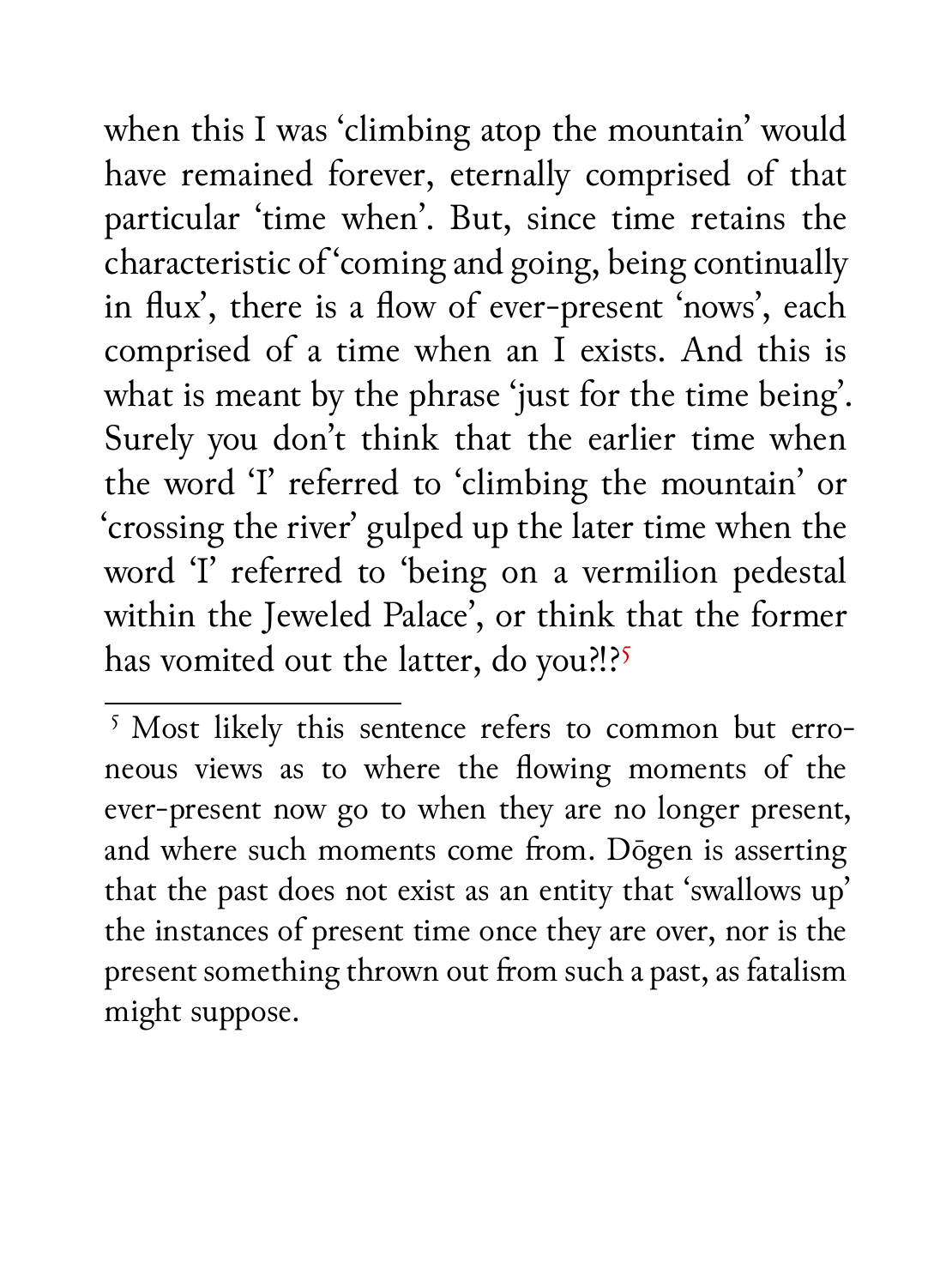Yakusan's 'being a triple-headed and eight-armed one' refers to a time that he would have called 'yesterday': his 'being someone eight or sixteen feet tall' refers to a time that he would have called 'today'. Be that as it may, this principle of a past and a present simply corresponds to the two periods of time when an I had headed straight into the mountains and when an I was now looking out from a vermilion pedestal over the thousands of peaks and the thousands beyond them. Nor have such periods passed away. The time of an I being 'triple-headed and eight-armed for the time being' had passed, but even though it seemed to be of another time and place, it was indeed a part of the ever-present now. The time of an I being 'eight or sixteen feet tall for the time being' has also passed, but even though it now seems to be something distant from us, it is indeed part of the ever- present now. Thus, we speak of the pine as an analogy for time, as we also do of the bamboo.<sup>6</sup>

<sup>6</sup> An allusion to the Zen saying, "The bamboo, all up and down its length, has joints (which mark the passage of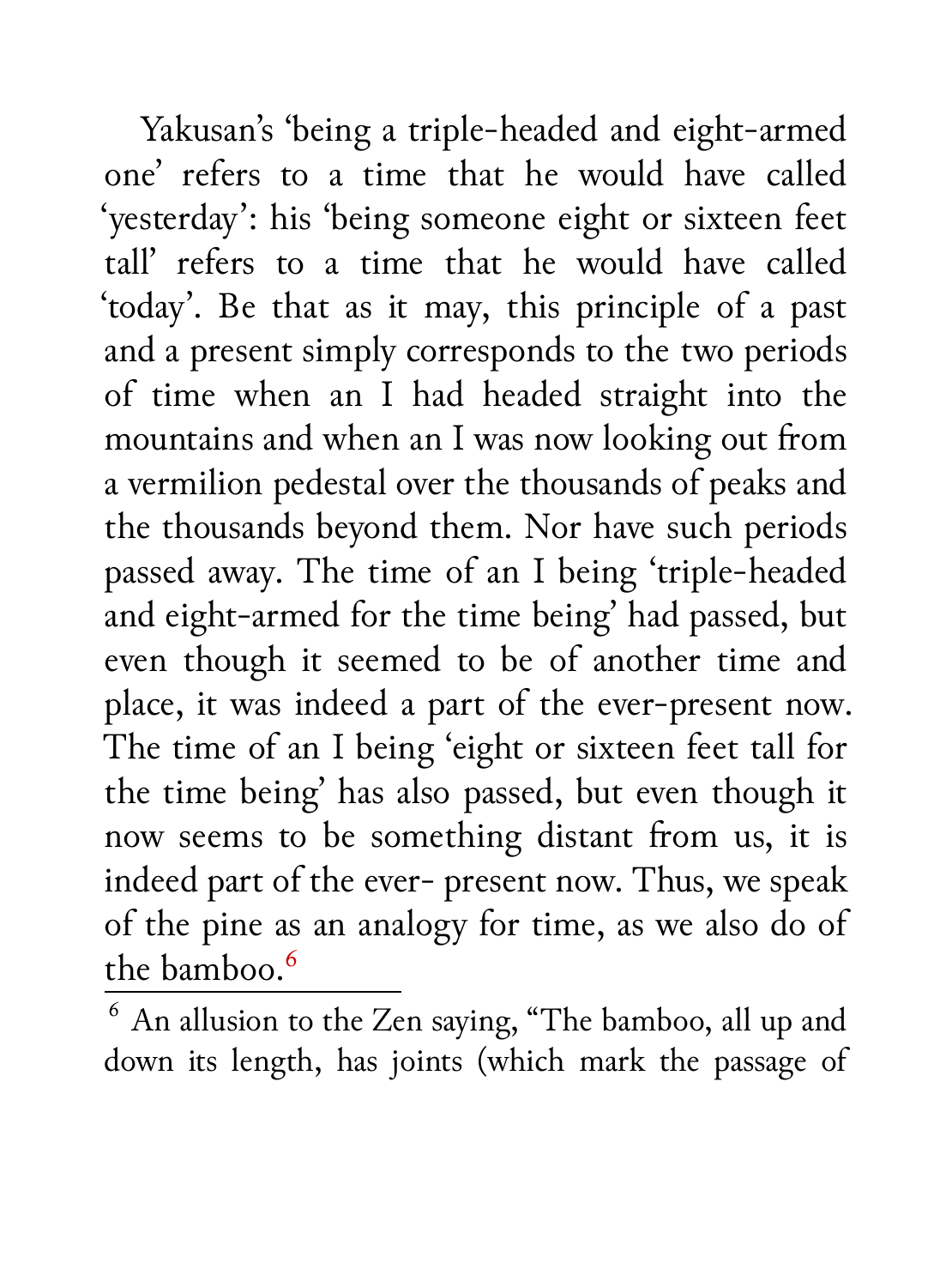Do not look upon time as 'something that just flies away': do not teach yourself that 'flying away' is simply how time functions. Were we to endow time with the property of 'flying away', there would undoubtedly be a gap left by the time that has flown. Should anyone have not yet heard teaching upon the principle expressed by the phrase 'just for the time being', he may still think of time only as 'something which has gone away'.

#### **有時**

In short, everything whatsoever that exists in the whole universe is a series of instances of time. Since everything is for the time being, we too are for the time being.

#### **有時**

the seasons); the pine (being ever-green) has no colors to differentiate past from present."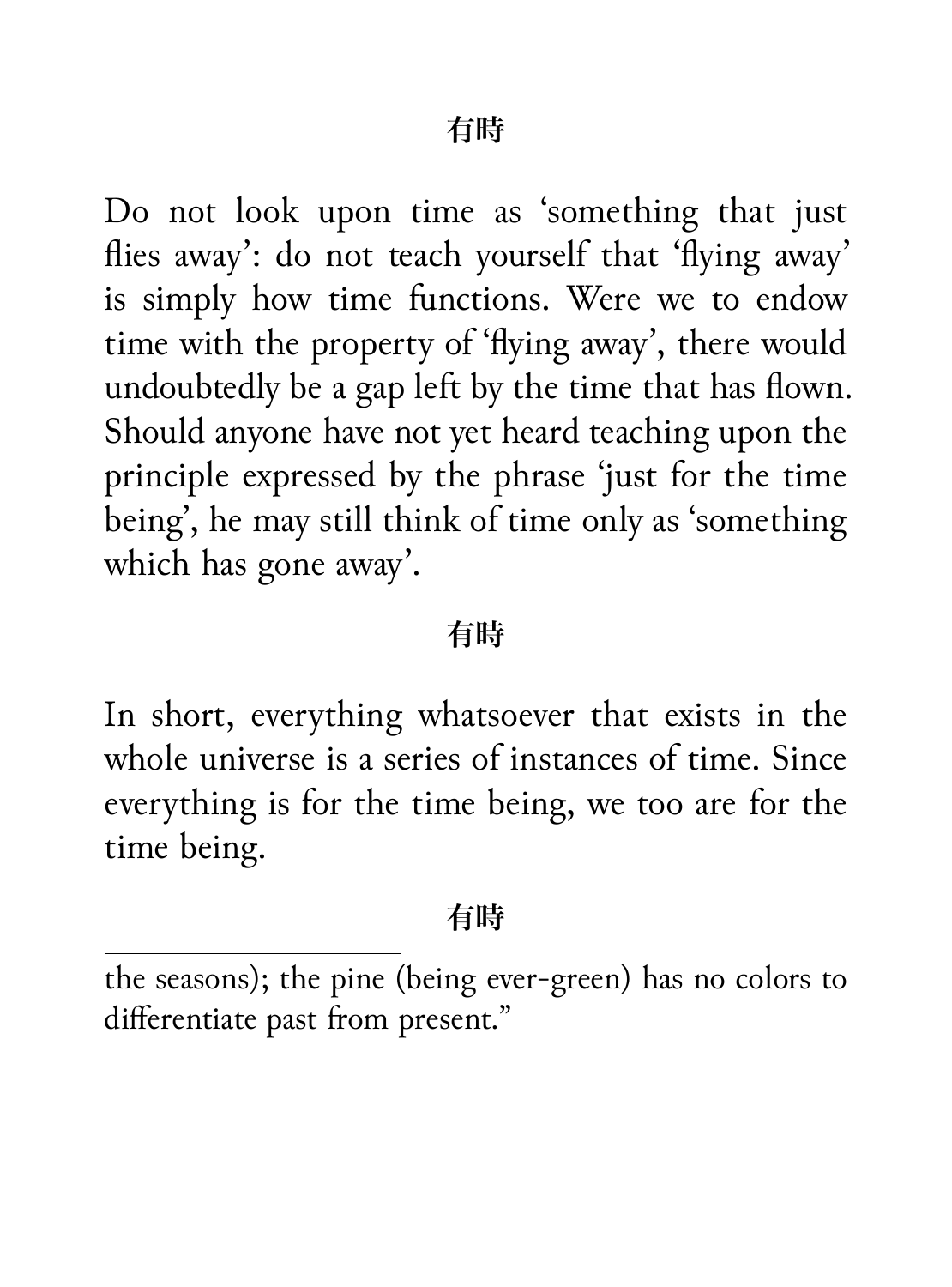Time has the virtue of continuity: it continuously flows from the today that we are talking about to a tomorrow, from a today to a yesterday, from a yesterday to a today. It flows from a today to a today and from a tomorrow to a tomorrow. Because continual, continuous flow is a function of time, past and present times do not pile atop each other nor do they form an accumulative line. Yet, even so, Seigen, too, represents a time, as does Ōbaku, and likewise Baso and Sekitō represent times.<sup>7</sup> Because

<sup>7</sup> Seigen, Sekitō's Master, was already dead before Yakusan was born, and therefore represents a time that Yakusan did not know through direct experience. Ōbaku, whose Master was Baso Dōitsu, was a contemporary of Yakusan, and therefore 'a time' simultaneous with Yakusan's time. Baso was contemporary with Sekitō, both together representing a time that included a past that Yakusan did not know directly, a past that he did, a present that was also 'his time', and a future time that was not theirs. Although Yakusan was Sekitō's disciple and ultimately his Transmission heir, at one point Sekitō sent Yakusan to train under Baso, who triggered Yakusan's realization of the Truth. These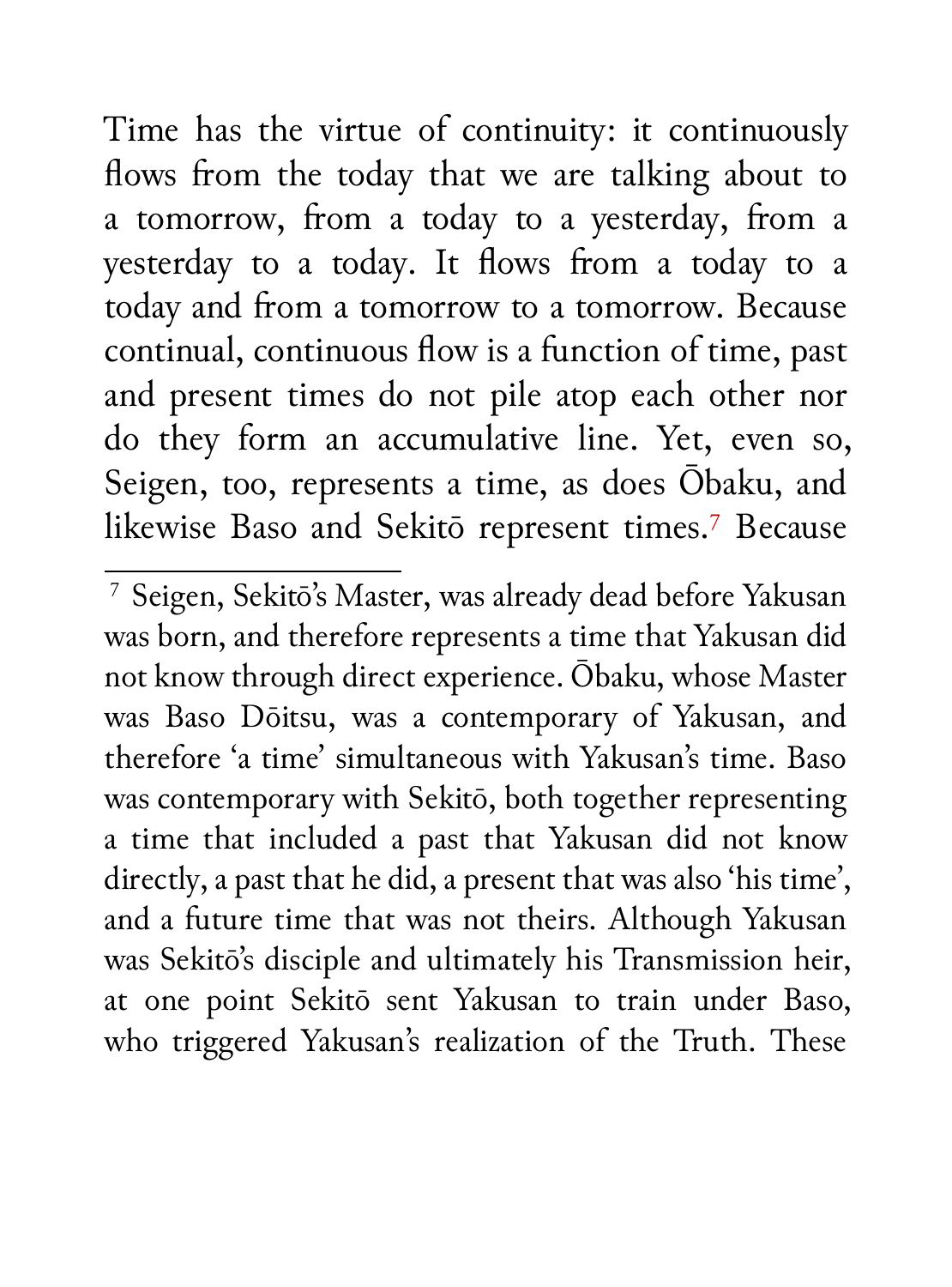we ourselves and others, as previously stated, are already 'beings for a time', our training and practice are times, as is also our awakening to Truth.

relationships represent various ways in which the time of a particular sentient being (Yakusan) relates to the times of other sentient beings.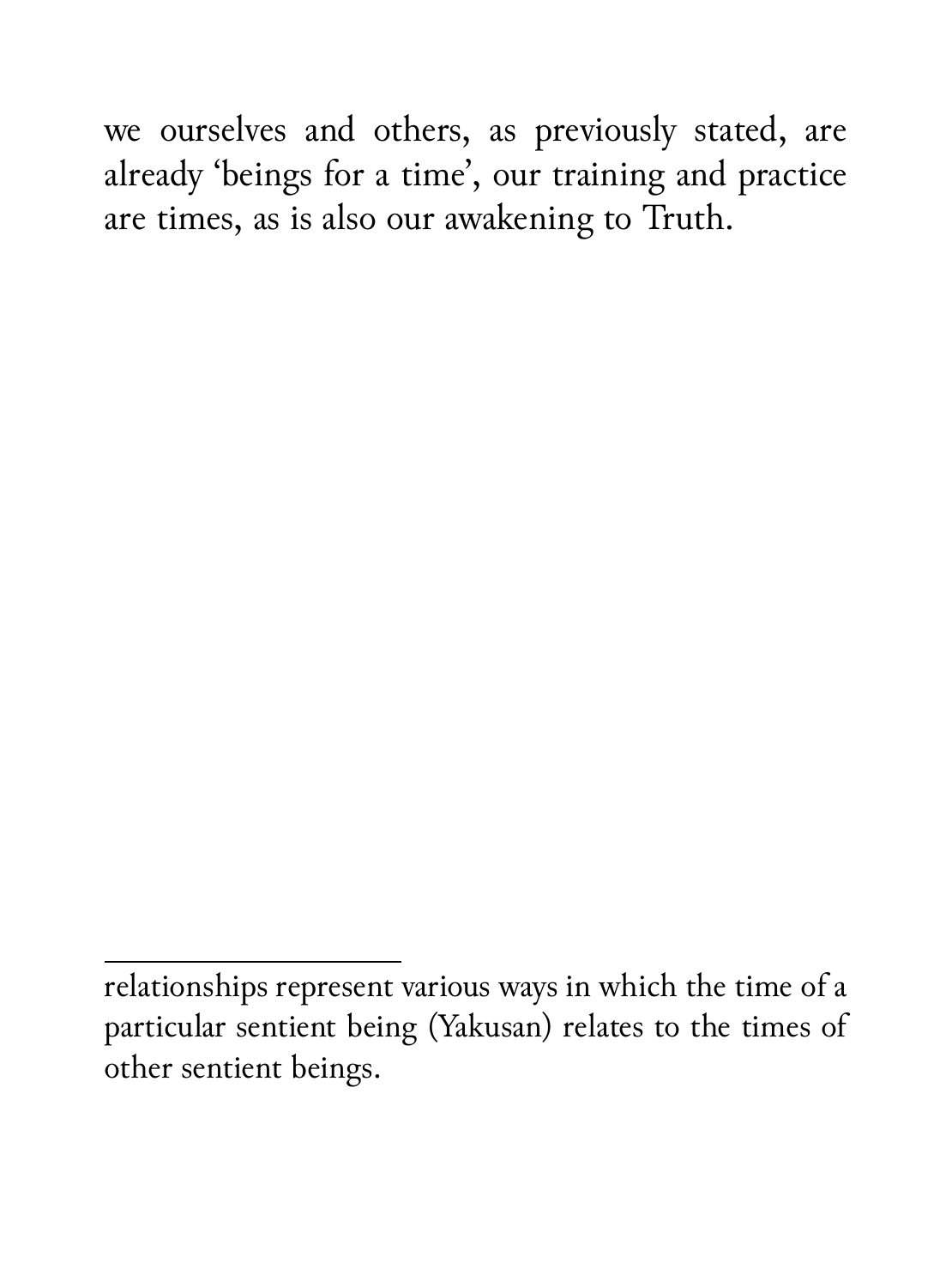#### **第二十 有時**

古佛言、

有時高高峰頂立、 有時深深海底行。 有時三頭八臂、 有時丈六八尺。 有時柱杖拂子、 有時露柱燈籠。 有時張三李四、 有時大地虛空。

いはゆる有時は、時すでにこれ有なり、有 はみな時なり。丈六金身これ時なり、時なる がゆゑに時の莊嚴光明あり。いまの十二時に 習學すべし。三頭八臂これ時なり、時なるが ゆゑにいまの十二時に一如なるべし。十二時 の長遠短促、いまだ度量せずといへども、こ れを十二時といふ。去來の方跡あきらかなる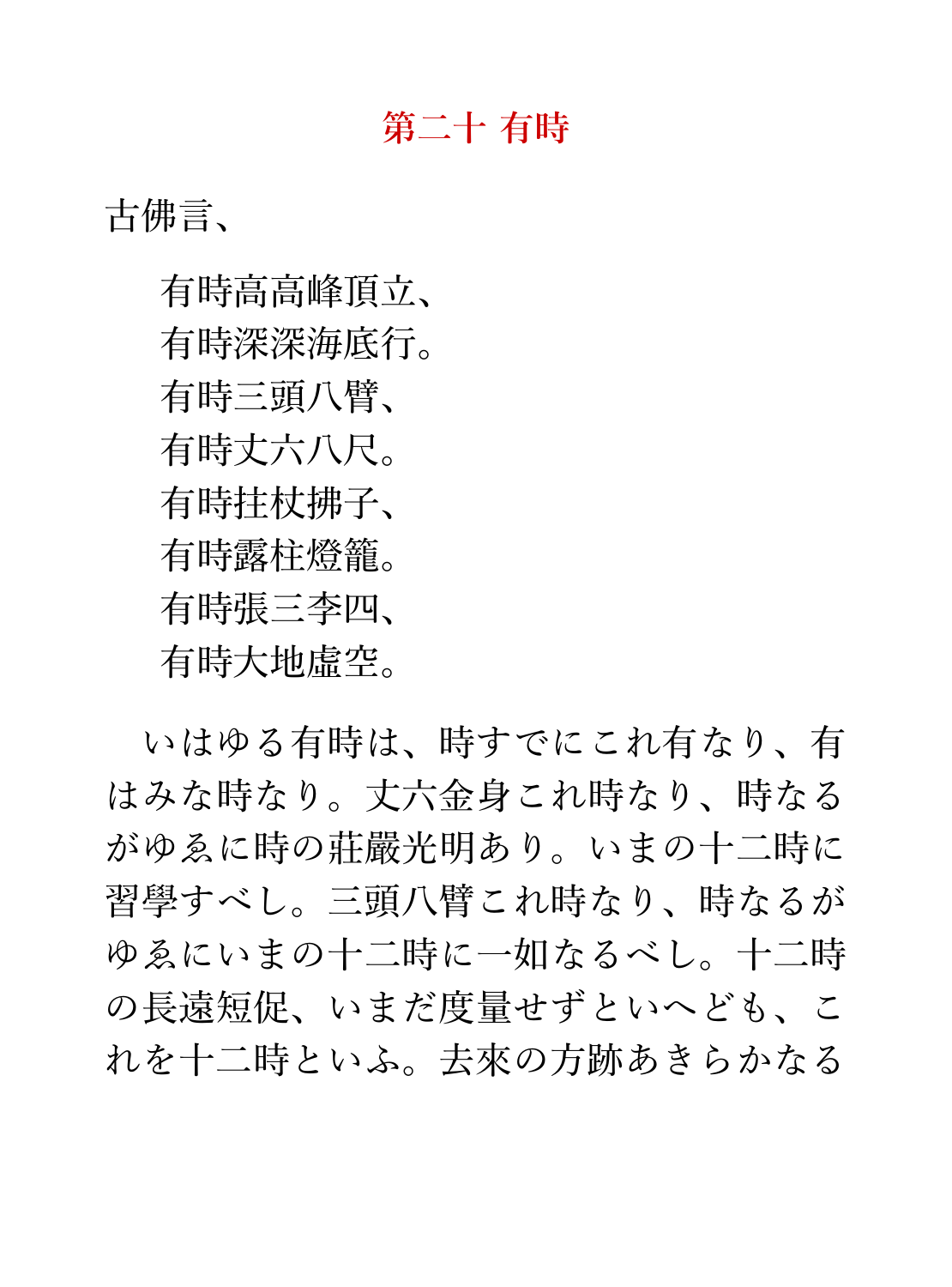によりて、人これを疑著せず、疑著せざれど もしれるにあらず。衆生もとよりしらざる毎 物毎事を疑著すること一定せざるがゆゑに、 疑著する前程、かならずしもいまの疑著に符 合することなし。ただ疑著しばらく時なるの みなり。

われを排列しおきて盡界とせり、この盡界 の頭頭物物を時時なりと覰見すべし。物物の 相礙せざるは、時時の相礙せざるがごとし。 このゆゑに同時發心あり、同心發時あり。お よび修行成道もかくのごとし。われを排列し てわれこれをみるなり。自己の時なる道理、 それかくのごとし。

恁麼の道理なるゆゑに、盡地に萬象百草あ り、一草一象おのおの盡地にあることを參學 すべし。かくのごとくの往來は、修行の發足 なり。到恁麼の田地のとき、すなはち一草一 象なり、會象不會象なり、會草不會草なり。正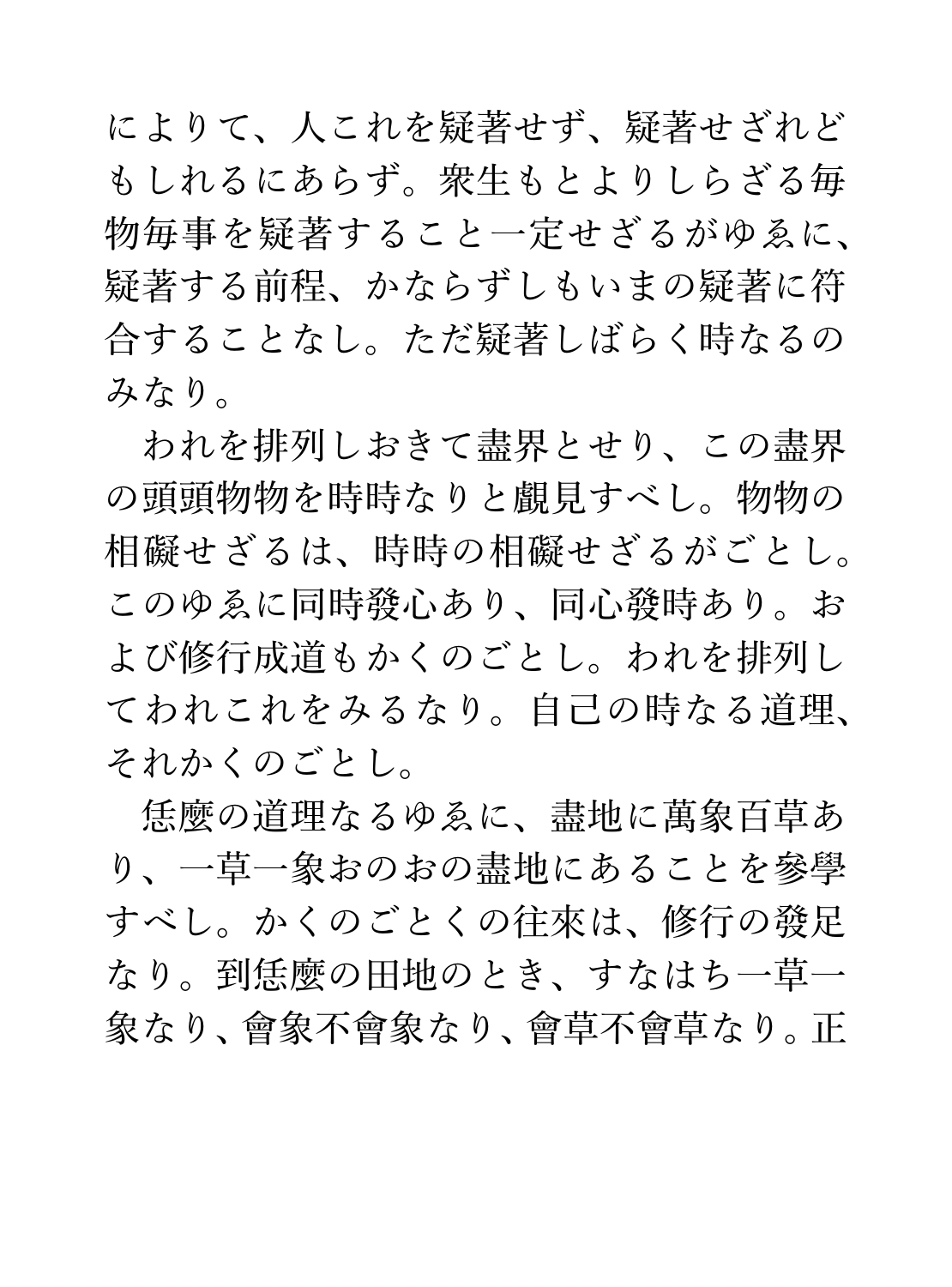當恁麼時のみなるがゆゑに、有時みな盡時な り、有草有象ともに時なり。時時の時に盡有 盡界あるなり。しばらくいまの時にもれたる 盡有盡界ありやなしやと觀想すべし。

しかあるを、佛法をならはざる凡夫の時節 にあらゆる見解は、有時のことばをきくにお もはく、あるときは三頭八臂となれりき、あ るときは丈六金身となれりき。たとへば、河 をすぎ、山をすぎしがごとくなりと。いまは その山河、たとひあるらめども、われすぎき たりて、いまは玉殿朱樓に處せり、山河とわ れと、天と地となりとおもふ。

しかあれども、道理この一條のみにあらず。 いはゆる山をのぼり河をわたりし時にわれあ りき、われに時あるべし。われすでにあり、 時さるべからず。時もし去來の相にあらずは、 上山の時は有時の而今なり。時もし去來の相 を保任せば、われに有時の而今ある、これ有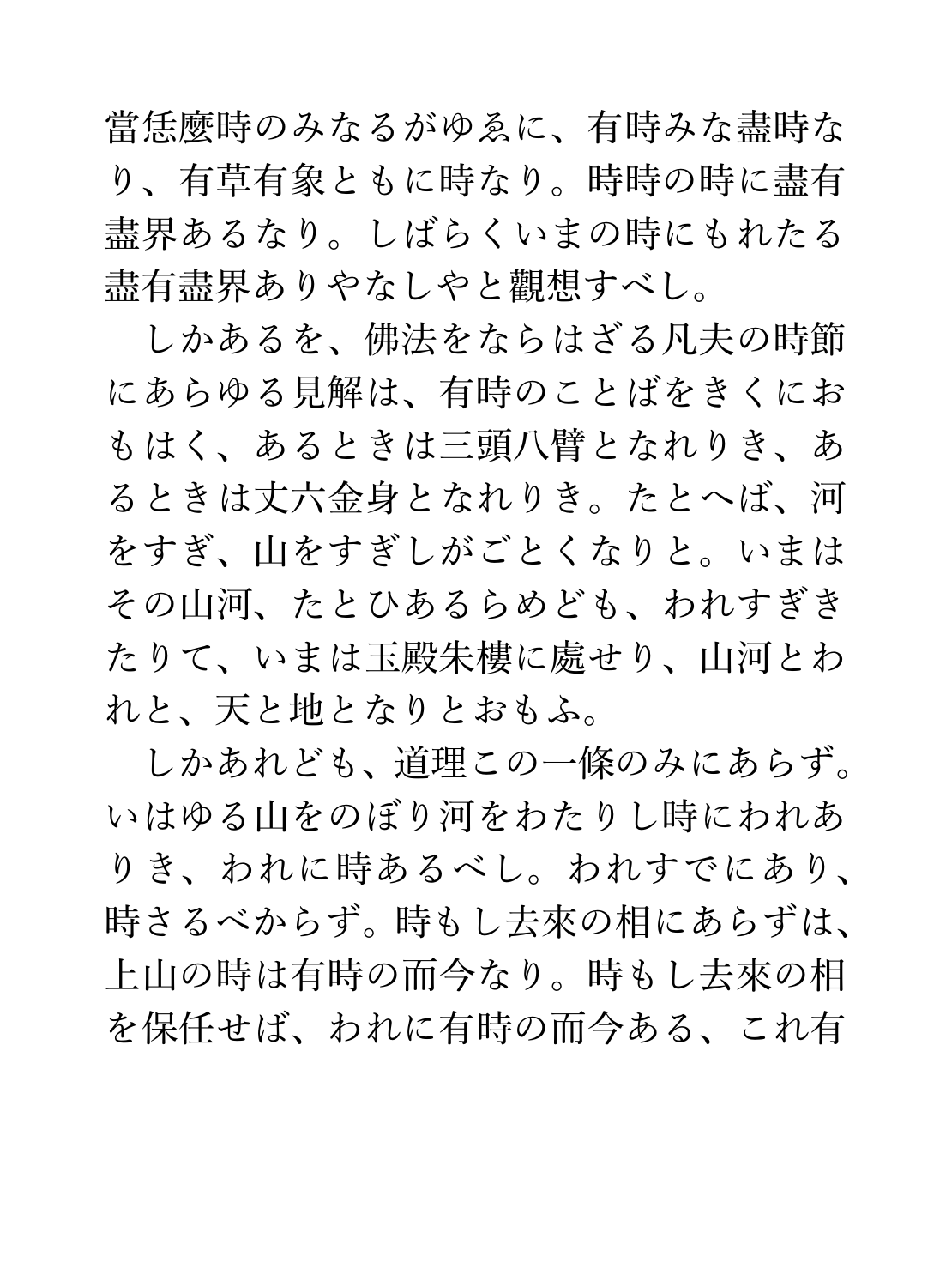時なり。かの上山渡河の時、この玉殿朱樓の 時を呑却せざらんや、吐却せざらんや。

三頭八臂はきのふの時なり、丈六八尺はけ ふの時なり。しかあれども、その昨今の道理、 ただこれ山のなかに直入して、千峰萬峰をみ わたす時節なり、すぎぬるにあらず。三頭八 臂もすなはちわが有時にて一經す、彼方にあ るににたれども而今なり。丈六八尺も、すな はちわが有時にて一經す、彼處にあるににた れども而今なり。

しかあれば、松も時なり、竹も時なり。時 は飛去するとのみ解會すべからず、飛去は時 の能とのみは學すべからず。時もし飛去に一 任せば、間伱ありぬべし。有時の道を經聞せ ざるは、すぎぬるとのみ學するによりてなり。 要をとりていはば、盡界にあらゆる盡有は、 つらなりながら時時なり。有時なるによりて 吾有時なり。